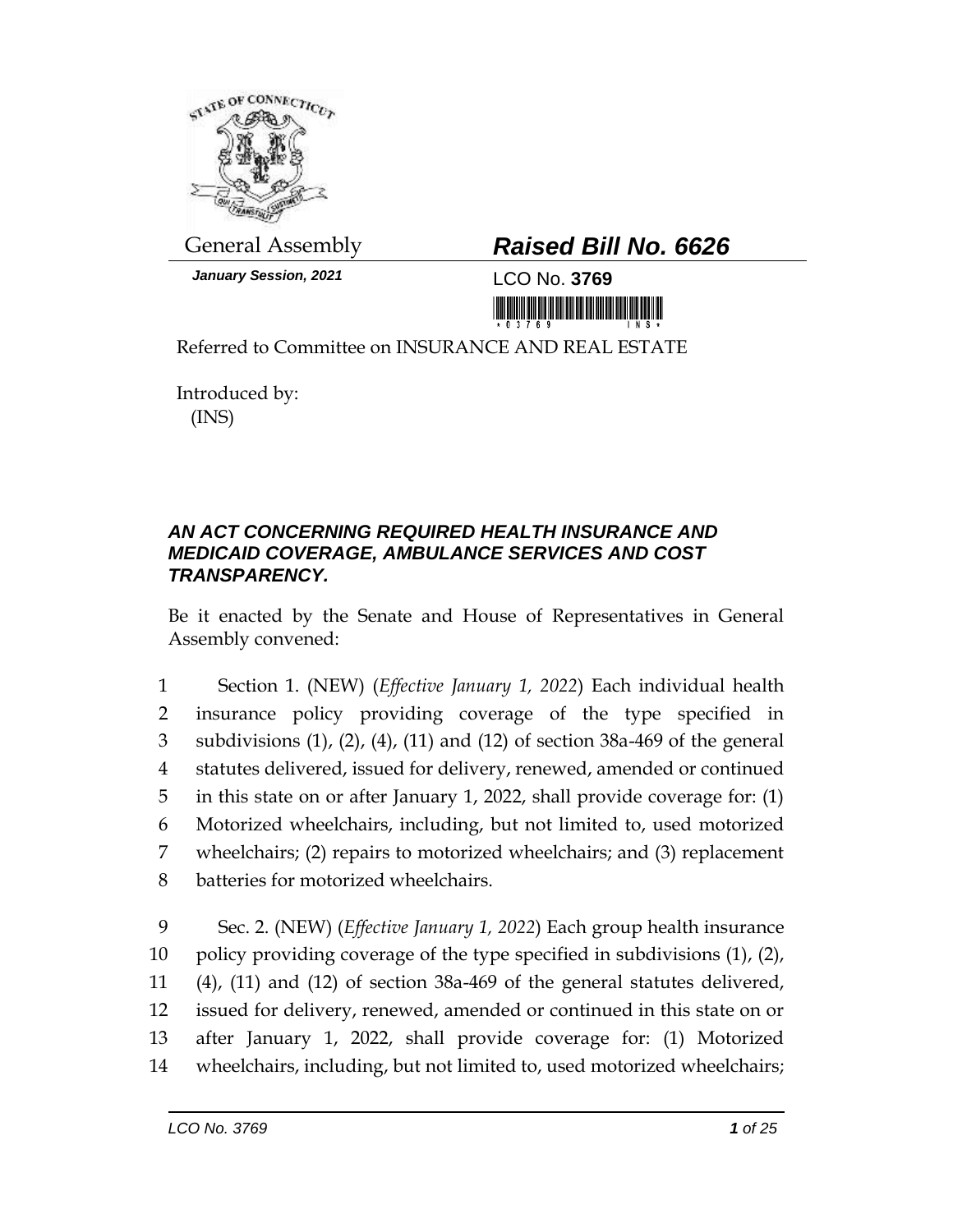(2) repairs to motorized wheelchairs; and (3) replacement batteries for motorized wheelchairs.

 Sec. 3. (NEW) (*Effective January 1, 2022*) Each individual health insurance policy providing coverage of the type specified in subdivisions (1), (2), (4), (11) and (12) of section 38a-469 of the general statutes delivered, issued for delivery, renewed, amended or continued in this state on or after January 1, 2022, shall provide coverage for: (1) A unilateral cochlear implant, and unilateral cochlear implant surgery, for an insured who has been diagnosed with unilateral hearing loss; and (2) bilateral cochlear implants, and bilateral cochlear implant surgery, for an insured who has been diagnosed with bilateral hearing loss.

 Sec. 4. (NEW) (*Effective January 1, 2022*) Each group health insurance policy providing coverage of the type specified in subdivisions (1), (2), (4), (11) and (12) of section 38a-469 of the general statutes delivered, issued for delivery, renewed, amended or continued in this state on or after January 1, 2022, shall provide coverage for: (1) A unilateral cochlear implant, and unilateral cochlear implant surgery, for an insured who has been diagnosed with unilateral hearing loss; and (2) bilateral cochlear implants, and bilateral cochlear implant surgery, for an insured who has been diagnosed with bilateral hearing loss.

 Sec. 5. (NEW) (*Effective January 1, 2022*) Each individual health insurance policy providing coverage of the type specified in subdivisions (1), (2), (4), (11) and (12) of section 38a-469 of the general statutes delivered, issued for delivery, renewed, amended or continued in this state on or after January 1, 2022, shall provide coverage for medically necessary coronary calcium scan tests.

 Sec. 6. (NEW) (*Effective January 1, 2022*) Each group health insurance policy providing coverage of the type specified in subdivisions (1), (2), (4), (11) and (12) of section 38a-469 of the general statutes delivered, issued for delivery, renewed, amended or continued in this state on or after January 1, 2022, shall provide coverage for medically necessary coronary calcium scan tests.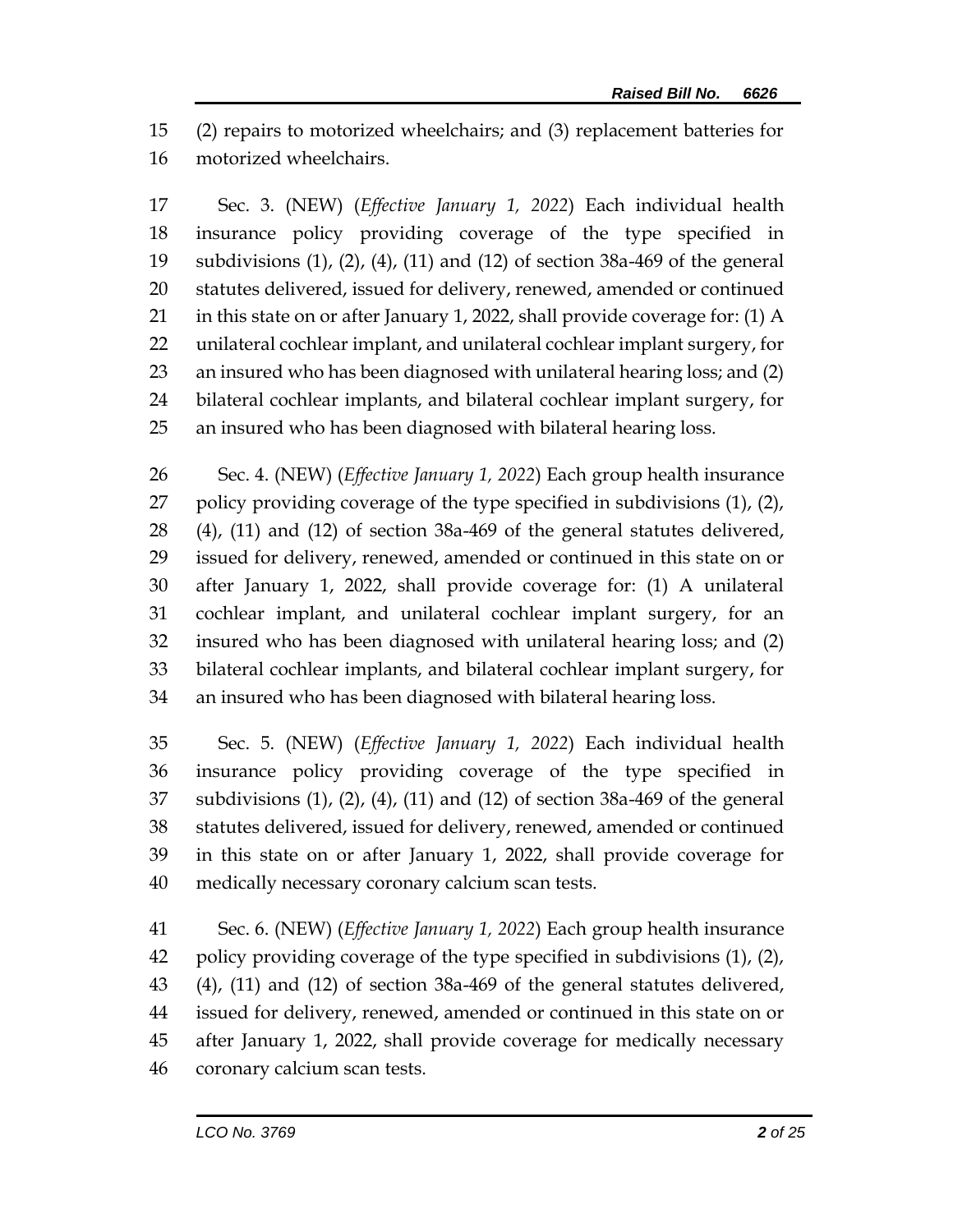Sec. 7. (NEW) (*Effective January 1, 2022*) Each individual health insurance policy providing coverage of the type specified in subdivisions (1), (2), (4), (11) and (12) of section 38a-469 of the general statutes delivered, issued for delivery, renewed, amended or continued in this state on or after January 1, 2022, shall provide coverage for genetic cystic fibrosis screenings for women.

 Sec. 8. (NEW) (*Effective January 1, 2022*) Each group health insurance policy providing coverage of the type specified in subdivisions (1), (2), (4), (11) and (12) of section 38a-469 of the general statutes delivered, issued for delivery, renewed, amended or continued in this state on or after January 1, 2022, shall provide coverage for genetic cystic fibrosis screenings for women.

 Sec. 9. (NEW) (*Effective January 1, 2022*) Each individual health insurance policy providing coverage of the type specified in subdivisions (1), (2), (4), (11) and (12) of section 38a-469 of the general statutes delivered, issued for delivery, renewed, amended or continued in this state on or after January 1, 2022, shall provide coverage for the treatment of neurological conditions and diseases, including, but not limited to, physical therapy for the treatment of amyotrophic lateral sclerosis.

 Sec. 10. (NEW) (*Effective January 1, 2022*) Each group health insurance policy providing coverage of the type specified in subdivisions (1), (2), (4), (11) and (12) of section 38a-469 of the general statutes delivered, issued for delivery, renewed, amended or continued in this state on or after January 1, 2022, shall provide coverage for the treatment of neurological conditions and diseases, including, but not limited to, physical therapy for the treatment of amyotrophic lateral sclerosis.

 Sec. 11. (NEW) (*Effective January 1, 2022*) Each individual health insurance policy providing coverage of the type specified in subdivisions (1), (2), (4), (11) and (12) of section 38a-469 of the general statutes delivered, issued for delivery, renewed, amended or continued in this state on or after January 1, 2022, shall provide coverage for equine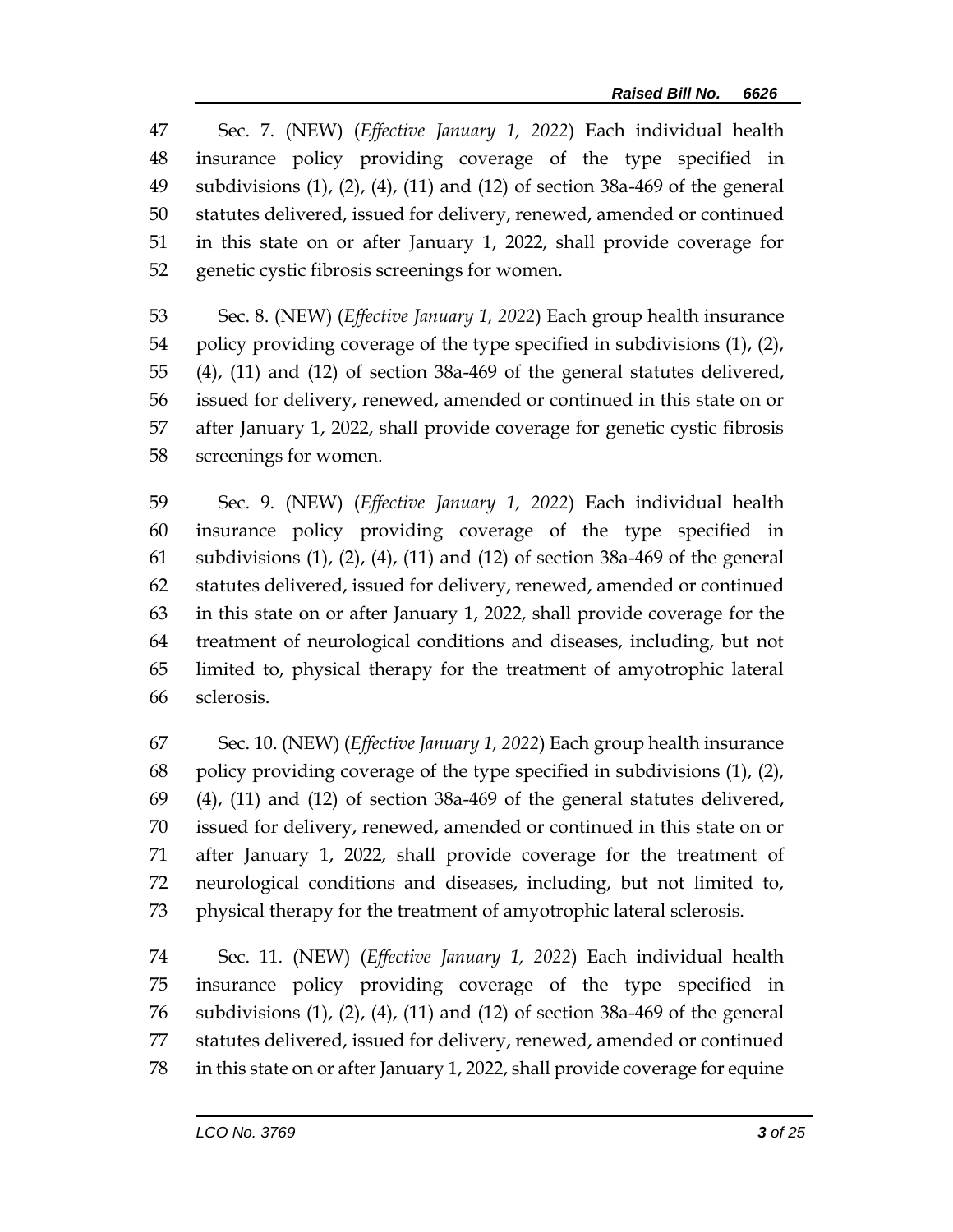therapy for an insured who is a veteran. For the purposes of this section, "veteran" has the same meaning as provided in section 27-103 of the general statutes.

 Sec. 12. (NEW) (*Effective January 1, 2022*) Each group health insurance policy providing coverage of the type specified in subdivisions (1), (2), (4), (11) and (12) of section 38a-469 of the general statutes delivered, issued for delivery, renewed, amended or continued in this state on or after January 1, 2022, shall provide coverage for equine therapy for an insured who is a veteran. For the purposes of this section, "veteran" has the same meaning as provided in section 27-103 of the general statutes.

 Sec. 13. (NEW) (*Effective January 1, 2022*) Each individual health insurance policy providing coverage of the type specified in subdivisions (1), (2), (4), (11) and (12) of section 38a-469 of the general statutes delivered, issued for delivery, renewed, amended or continued in this state on or after January 1, 2022, shall provide coverage for gambling disorder treatment. For the purposes of this section, "gambling disorder" has the same meaning as provided in the most recent edition of the American Psychiatric Association's "Diagnostic and Statistical Manual of Mental Disorders".

 Sec. 14. (NEW) (*Effective January 1, 2022*) Each group health insurance policy providing coverage of the type specified in subdivisions (1), (2), (4), (11) and (12) of section 38a-469 of the general statutes delivered, issued for delivery, renewed, amended or continued in this state on or after January 1, 2022, shall provide coverage for gambling disorder treatment. For the purposes of this section, "gambling disorder" has the same meaning as provided in the most recent edition of the American Psychiatric Association's "Diagnostic and Statistical Manual of Mental Disorders".

 Sec. 15. (NEW) (*Effective January 1, 2022*) Each individual health insurance policy providing coverage of the type specified in subdivisions (1), (2), (4), (11) and (12) of section 38a-469 of the general statutes delivered, issued for delivery, renewed, amended or continued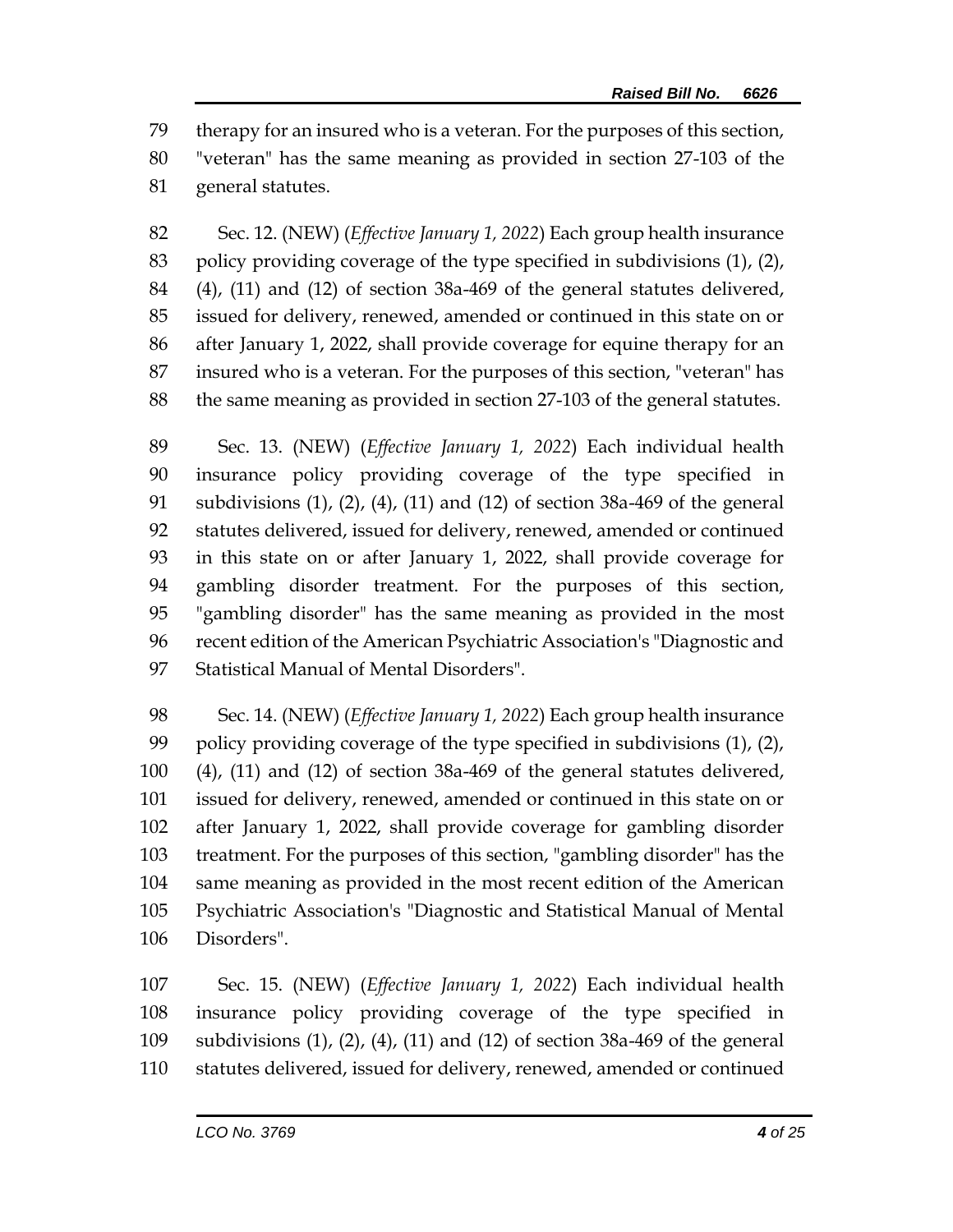in this state on or after January 1, 2022, shall provide coverage for audiologic, ophthalmologic and optometric care.

 Sec. 16. (NEW) (*Effective January 1, 2022*) Each group health insurance policy providing coverage of the type specified in subdivisions (1), (2), (4), (11) and (12) of section 38a-469 of the general statutes delivered, issued for delivery, renewed, amended or continued in this state on or after January 1, 2022, shall provide coverage for audiologic, ophthalmologic and optometric care.

 Sec. 17. (NEW) (*Effective July 1, 2021*) (a) The Commissioner of Social Services shall provide Medicaid reimbursement for audiologic, ophthalmologic and optometric care.

 (b) The commissioner shall seek federal approval of a Medicaid state plan amendment or Medicaid waiver, if necessary, to implement the provisions of this section. Any submission of a Medicaid state plan amendment or Medicaid waiver shall be in accordance with the provisions of section 17b-8 of the general statutes.

 (c) The commissioner shall adopt regulations, in accordance with chapter 54 of the general statutes, to implement the provisions of this section. The commissioner may adopt policies or procedures to implement the provisions of this section while in the process of adopting regulations, provided such policies or procedures are posted on the Internet web site of the Department of Social Services and on the eRegulations System prior to the adoption of such policies or procedures.

 Sec. 18. Section 38a-492c of the general statutes is repealed and the following is substituted in lieu thereof (*Effective January 1, 2022*):

(a) For purposes of this section:

 (1) "Inherited metabolic disease" includes (A) a disease for which newborn screening is required under section 19a-55; and (B) cystic fibrosis.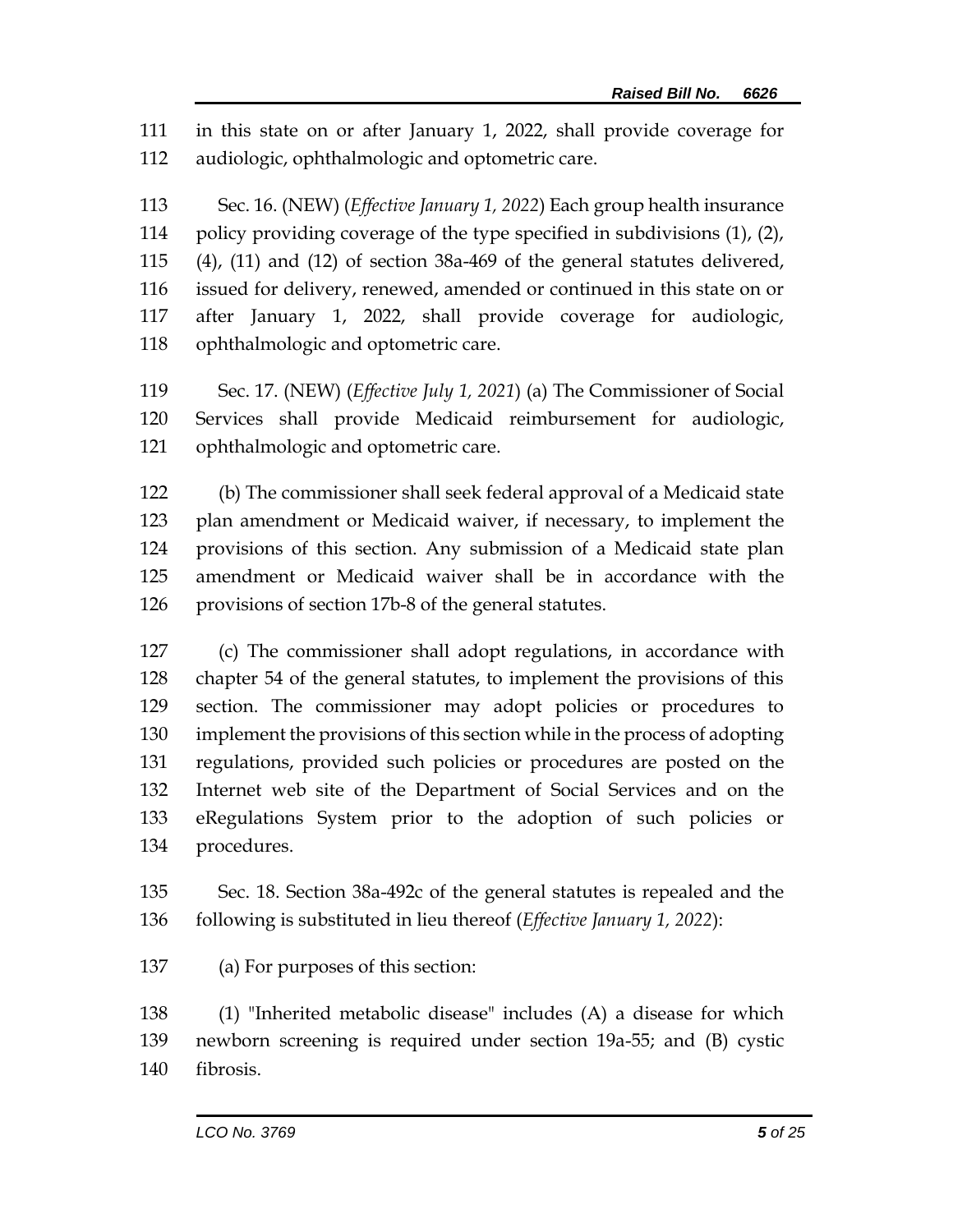(2)"Low protein modified food product" means a product formulated to have less than one gram of protein per serving and intended for the dietary treatment of an inherited metabolic disease under the direction of a physician.

 (3) "Amino acid modified preparation" means a product intended for the dietary treatment of an inherited metabolic disease under the direction of a physician.

 (4) "Specialized formula" means a nutritional formula **[**for children up to age twelve**]** that is exempt from the general requirements for nutritional labeling under the statutory and regulatory guidelines of the federal Food and Drug Administration and is intended for use solely under medical supervision in the dietary management of specific diseases.

 (b) Each individual health insurance policy providing coverage of the type specified in subdivisions (1), (2), (4), (11) and (12) of section 38a-469 delivered, issued for delivery, renewed, amended or continued in this state shall provide coverage for amino acid modified preparations and low protein modified food products for the treatment of inherited metabolic diseases if the amino acid modified preparations or low protein modified food products are prescribed for the therapeutic treatment of inherited metabolic diseases and are administered under the direction of a physician.

 (c) Each individual health insurance policy providing coverage of the type specified in subdivisions (1), (2), (4), (11) and (12) of section 38a-469 delivered, issued for delivery, renewed, amended or continued in this state shall provide coverage for specialized formulas when such specialized formulas are medically necessary for the treatment of a disease or condition and are administered under the direction of a physician.

 (d) Such policy shall provide coverage for such preparations, food products and formulas on the same basis as outpatient prescription drugs.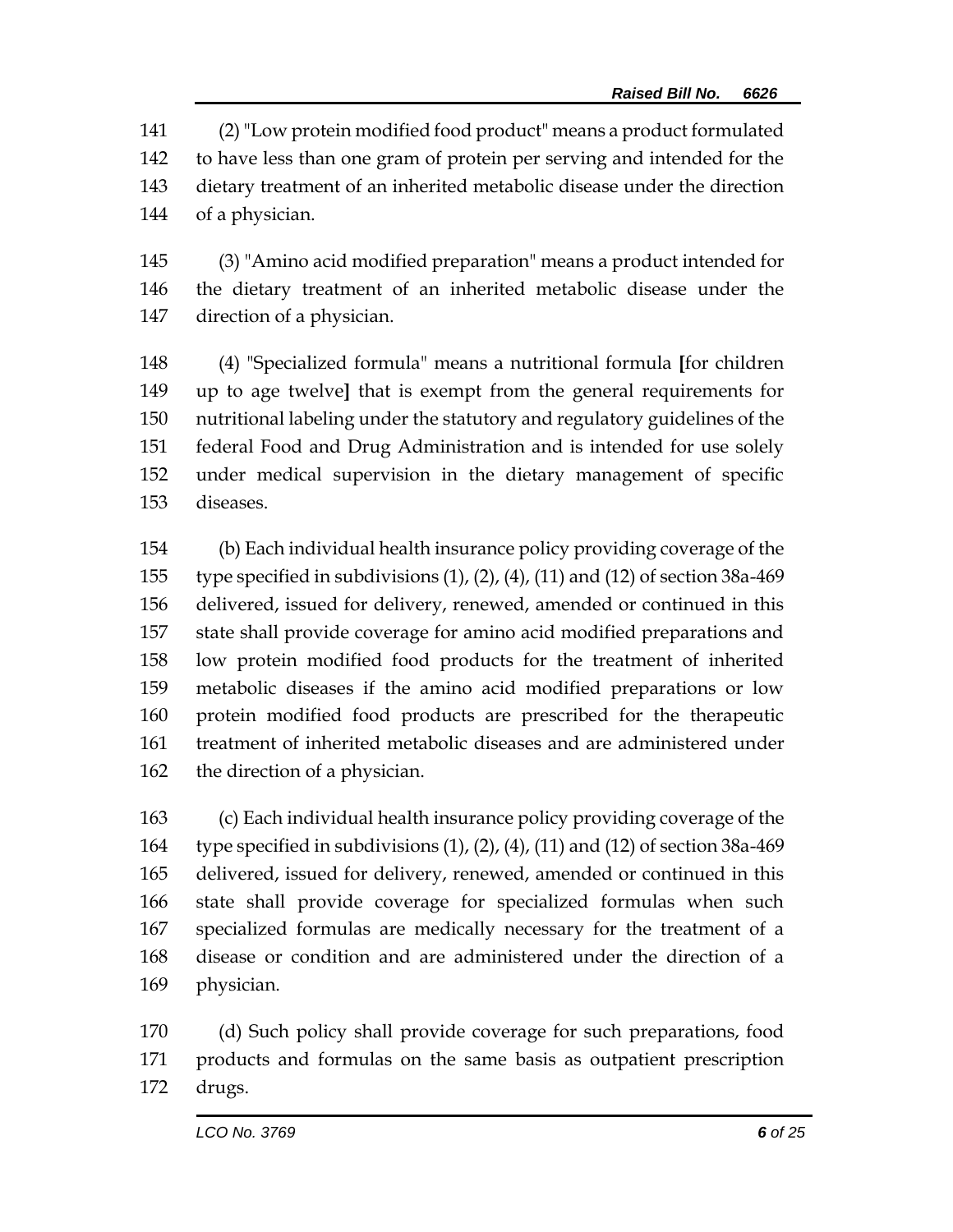Sec. 19. Section 38a-518c of the general statutes is repealed and the following is substituted in lieu thereof (*Effective January 1, 2022*):

(a) For purposes of this section:

 (1) "Inherited metabolic disease" includes (A) a disease for which newborn screening is required under section 19a-55; and (B) cystic fibrosis.

 (2)"Low protein modified food product" means a product formulated to have less than one gram of protein per serving and intended for the dietary treatment of an inherited metabolic disease under the direction of a physician.

 (3) "Amino acid modified preparation" means a product intended for the dietary treatment of an inherited metabolic disease under the direction of a physician.

 (4) "Specialized formula" means a nutritional formula **[**for children up to age twelve**]** that is exempt from the general requirements for nutritional labeling under the statutory and regulatory guidelines of the federal Food and Drug Administration and is intended for use solely under medical supervision in the dietary management of specific diseases.

 (b) Each group health insurance policy providing coverage of the type specified in subdivisions (1), (2), (4), (11) and (12) of section 38a-469 delivered, issued for delivery, renewed, amended or continued in this state shall provide coverage for amino acid modified preparations and low protein modified food products for the treatment of inherited metabolic diseases if the amino acid modified preparations or low protein modified food products are prescribed for the therapeutic treatment of inherited metabolic diseases and are administered under the direction of a physician.

 (c) Each group health insurance policy providing coverage of the type specified in subdivisions (1), (2), (4), (11) and (12) of section 38a-469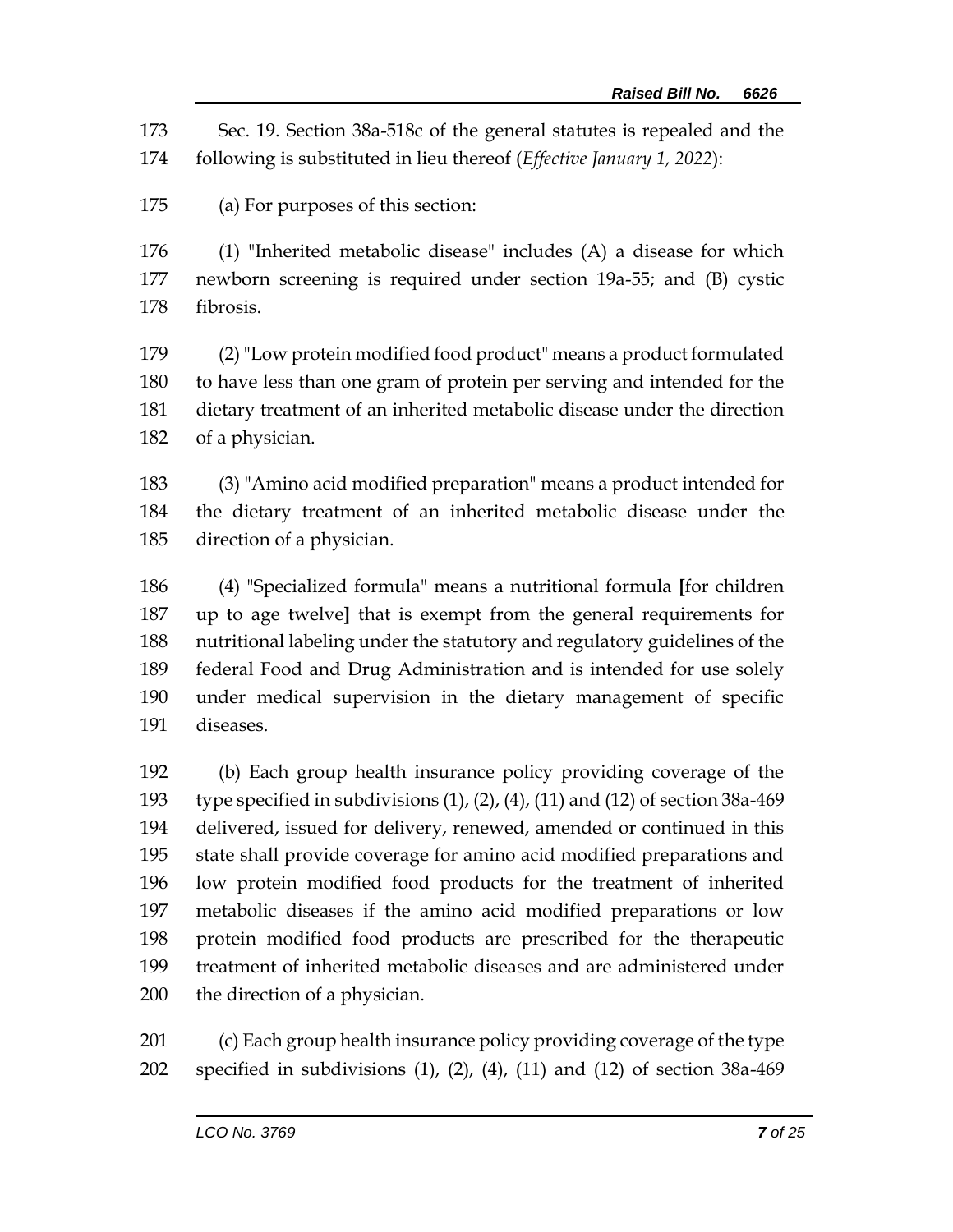delivered, issued for delivery, renewed, amended or continued in this state shall provide coverage for specialized formulas when such specialized formulas are medically necessary for the treatment of a disease or condition and are administered under the direction of a physician.

 (d) Such policy shall provide coverage for such preparations, food products and formulas on the same basis as outpatient prescription drugs.

 Sec. 20. Section 38a-492k of the general statutes is repealed and the following is substituted in lieu thereof (*Effective January 1, 2022*):

 (a) Each individual health insurance policy providing coverage of the 214 type specified in subdivisions  $(1)$ ,  $(2)$ ,  $(4)$ ,  $(11)$  and  $(12)$  of section 38a-469 delivered, issued for delivery, amended, renewed or continued in this state shall provide coverage for colorectal cancer screening and diagnosis, including, but not limited to, (1) an annual fecal occult blood test, and (2) colonoscopy, flexible sigmoidoscopy or radiologic imaging, in accordance with the recommendations established by the American Cancer Society, based on the ages, family histories and frequencies provided in the recommendations. Except as specified in subsection (b) of this section, benefits under this section shall be subject to the same terms and conditions applicable to all other benefits under such policies.

(b) No such policy shall impose:

 (1) A deductible for a procedure that a physician initially undertakes as a screening or diagnostic colonoscopy or **[**a screening**]** sigmoidoscopy; or

 (2) A coinsurance, copayment, deductible or other out-of-pocket expense for any additional colonoscopy ordered in a policy year by a physician for an insured. The provisions of this subdivision shall not apply to a high deductible health plan as that term is used in subsection (f) of section 38a-493.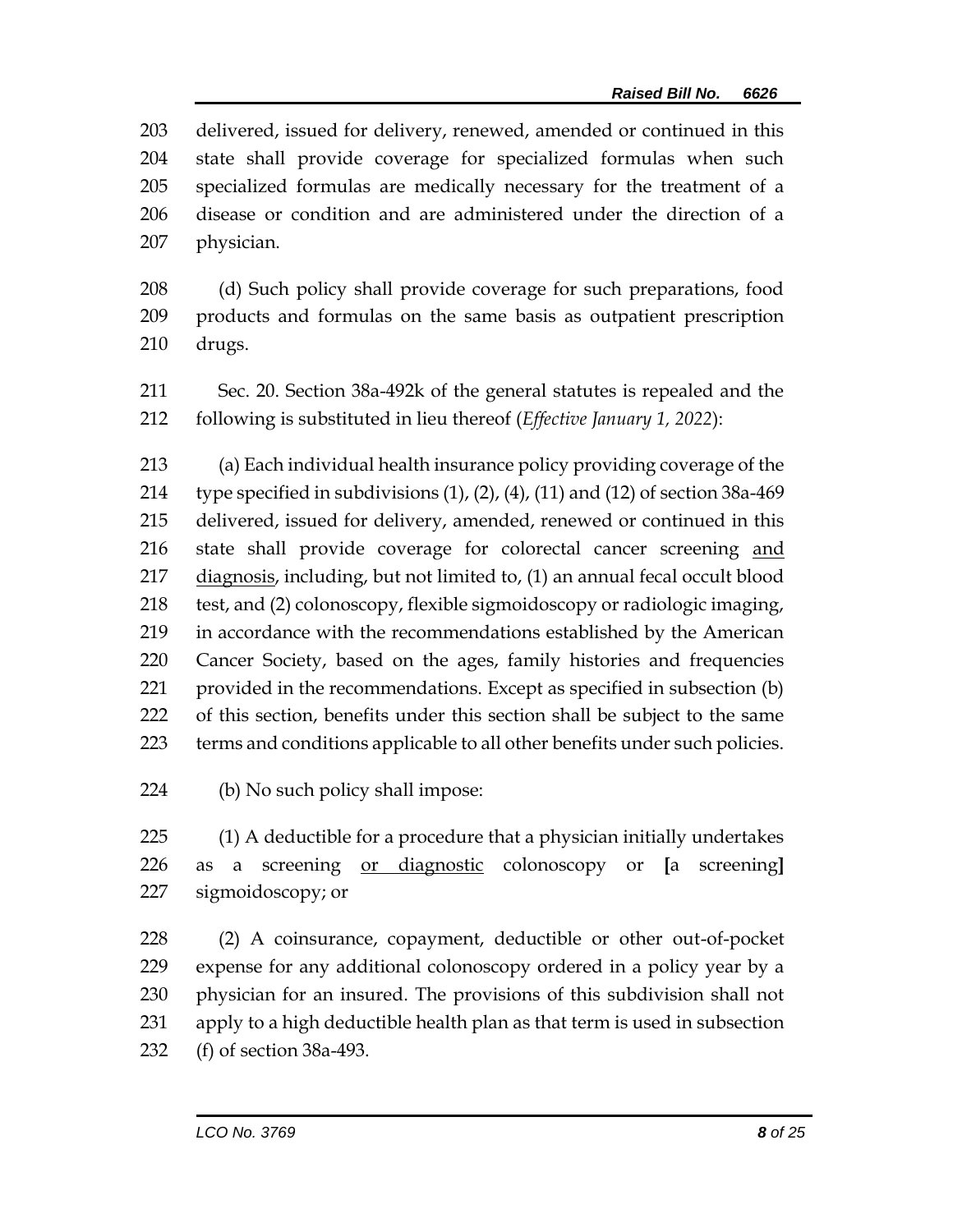Sec. 21. Section 38a-518k of the general statutes is repealed and the following is substituted in lieu thereof (*Effective January 1, 2022*):

 (a) Each group health insurance policy providing coverage of the type specified in subdivisions (1), (2), (4), (11) and (12) of section 38a-469 delivered, issued for delivery, amended, renewed or continued in this state shall provide coverage for colorectal cancer screening and diagnosis, including, but not limited to, (1) an annual fecal occult blood test, and (2) colonoscopy, flexible sigmoidoscopy or radiologic imaging, in accordance with the recommendations established by the American Cancer Society, based on the ages, family histories and frequencies provided in the recommendations. Except as specified in subsection (b) of this section, benefits under this section shall be subject to the same 245 terms and conditions applicable to all other benefits under such policies.

(b) No such policy shall impose:

 (1) A deductible for a procedure that a physician initially undertakes as a screening or diagnostic colonoscopy or **[**a screening**]** sigmoidoscopy; or

 (2) A coinsurance, copayment, deductible or other out-of-pocket expense for any additional colonoscopy ordered in a policy year by a physician for an insured. The provisions of this subdivision shall not apply to a high deductible health plan as that term is used in subsection (f) of section 38a-520.

 Sec. 22. Section 38a-498 of the general statutes is repealed and the following is substituted in lieu thereof (*Effective January 1, 2022*):

257 (a)  $(1)$  Each individual health insurance policy providing coverage of 258 the type specified in subdivisions  $(1)$ ,  $(2)$ ,  $(4)$ ,  $(6)$ ,  $(10)$ ,  $(11)$  and  $(12)$  of section 38a-469 delivered, issued for delivery, renewed, amended or continued in this state shall provide coverage for medically necessary 261 ambulance services for persons covered by the policy at an in-network 262 level, including an in-network level of cost-sharing. The hospital policy shall be primary if a person is covered under more than one policy. The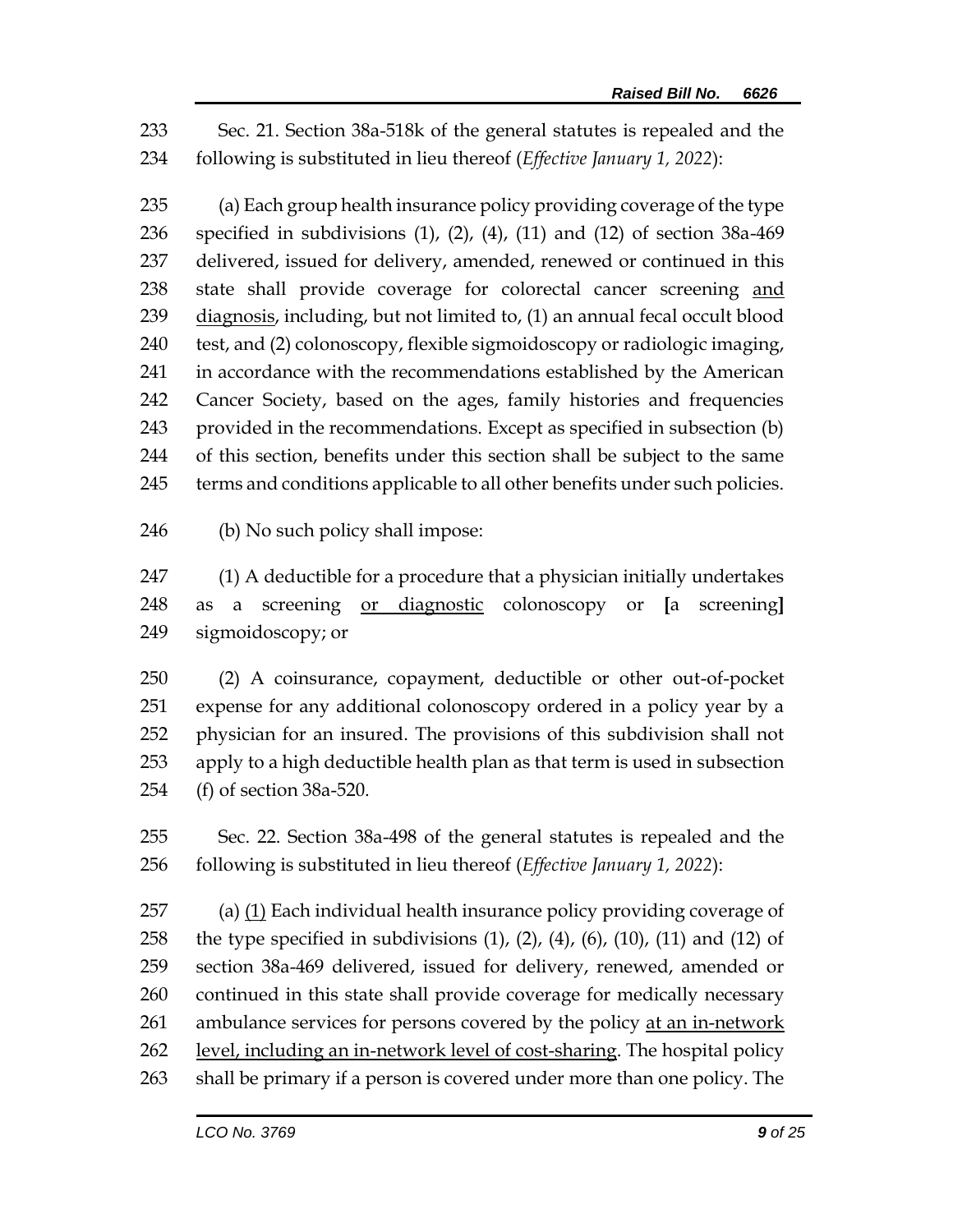policy shall, as a minimum requirement, cover such services whenever any person covered by the contract is transported, when medically necessary, by ambulance: **[**to**]**

(A) To a hospital; **[**. Such**]** or

(B) From a hospital to such person's place of residence.

 (2) Except as otherwise provided in this section, the benefits required 270 under this section shall be subject to any policy provision which applies to other services covered by **[**such**]** the policies that are subject to this 272 section. Notwithstanding any other provision of this section, such policies shall not be required to provide benefits in excess of the maximum allowable rate established by the Department of Public Health in accordance with section 19a-177.

 (b) (1) Each such individual health insurance policy shall provide that any payment by such company, corporation or center for emergency ambulance services under coverage required by this section shall be paid directly to the ambulance provider rendering such service if such provider has complied with the provisions of this subsection and has not received payment for such service from any other source.

 (2) Any ambulance provider submitting a bill for direct payment pursuant to this section shall **[**stamp the following statement on the face of each bill: "NOTICE: This bill subject to mandatory assignment pursuant to Connecticut general statutes".**]** indicate that such bill is 286 subject to assignment by:

 (A) Stamping such indication on such bill if such bill is submitted on 288 paper; or

 (B) Including such indication in such bill if such bill is submitted by electronic means.

 (3) This subsection shall not apply to any transaction between an ambulance provider and an insurance company, hospital service corporation, medical service corporation, health care center or other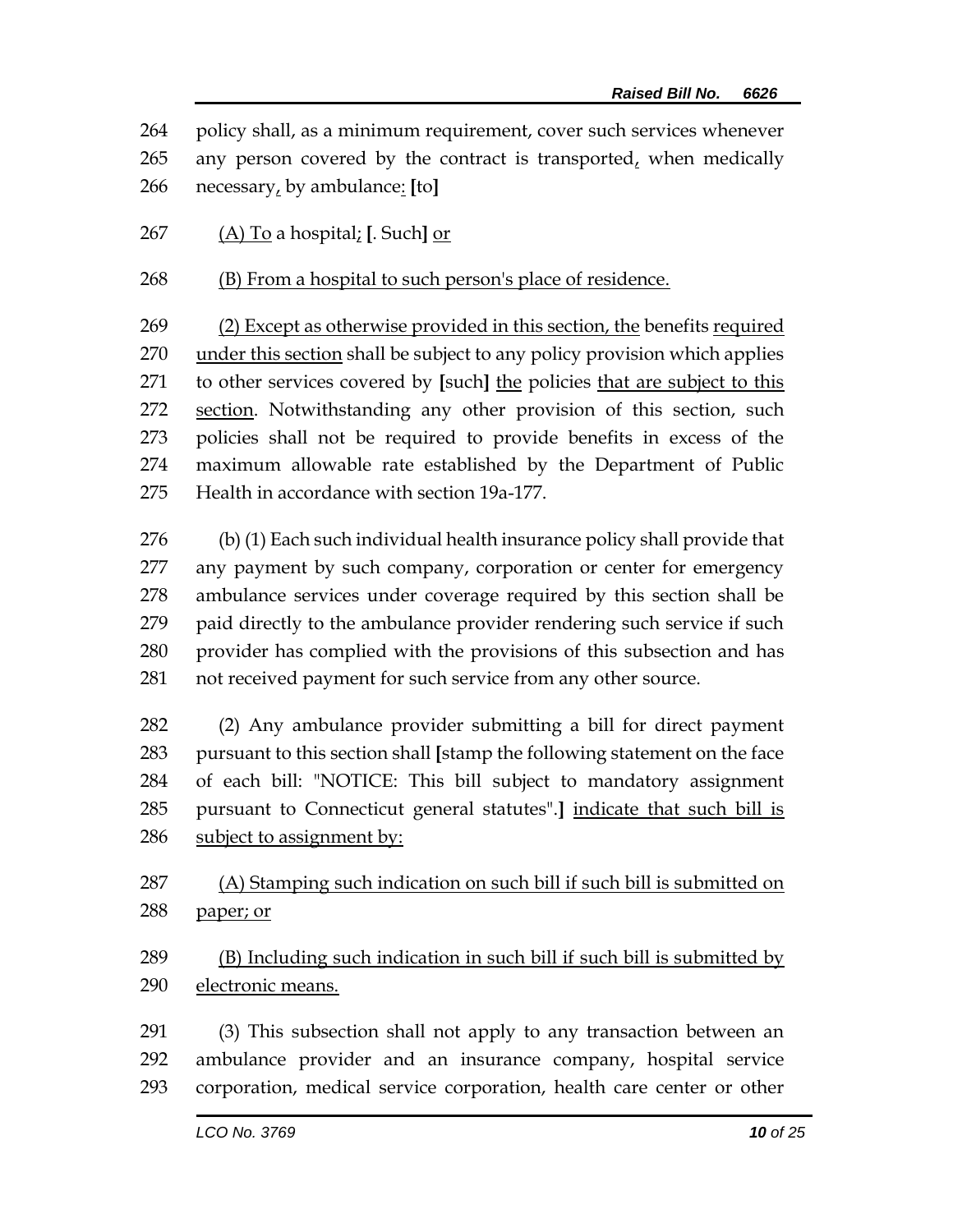entity if the parties have entered into a contract providing for direct payment.

 Sec. 23. Section 38a-525 of the general statutes is repealed and the following is substituted in lieu thereof (*Effective January 1, 2022*):

 (a) (1) Each group health insurance policy providing coverage of the 299 type specified in subdivisions  $(1)$ ,  $(2)$ ,  $(4)$ ,  $(6)$ ,  $(10)$ ,  $(11)$  and  $(12)$  of section 38a-469 delivered, issued for delivery, renewed, amended or continued in this state shall provide coverage for medically necessary ambulance 302 services for persons covered by the policy at an in-network level, including an in-network level of cost-sharing. The hospital policy shall be primary if a person is covered under more than one policy. The policy shall, as a minimum requirement, cover such services whenever any person covered by the contract is transported, when medically necessary, by ambulance: **[**to**]**

(A) To a hospital; **[**. Such**]** or

(B) From a hospital to such person's place of residence.

 (2) Except as otherwise provided in this section, the benefits required under this section shall be subject to any policy provision which applies to other services covered by **[**such**]** the policies that are subject to this section. Notwithstanding any other provision of this section, such policies shall not be required to provide benefits in excess of the maximum allowable rate established by the Department of Public Health in accordance with section 19a-177.

 (b) (1) Each such group health insurance policy shall provide that any payment by such company, corporation or center for emergency ambulance services under coverage required by this section shall be paid directly to the ambulance provider rendering such service if such provider has complied with the provisions of this subsection and has not received payment for such service from any other source.

(2) Any ambulance provider submitting a bill for direct payment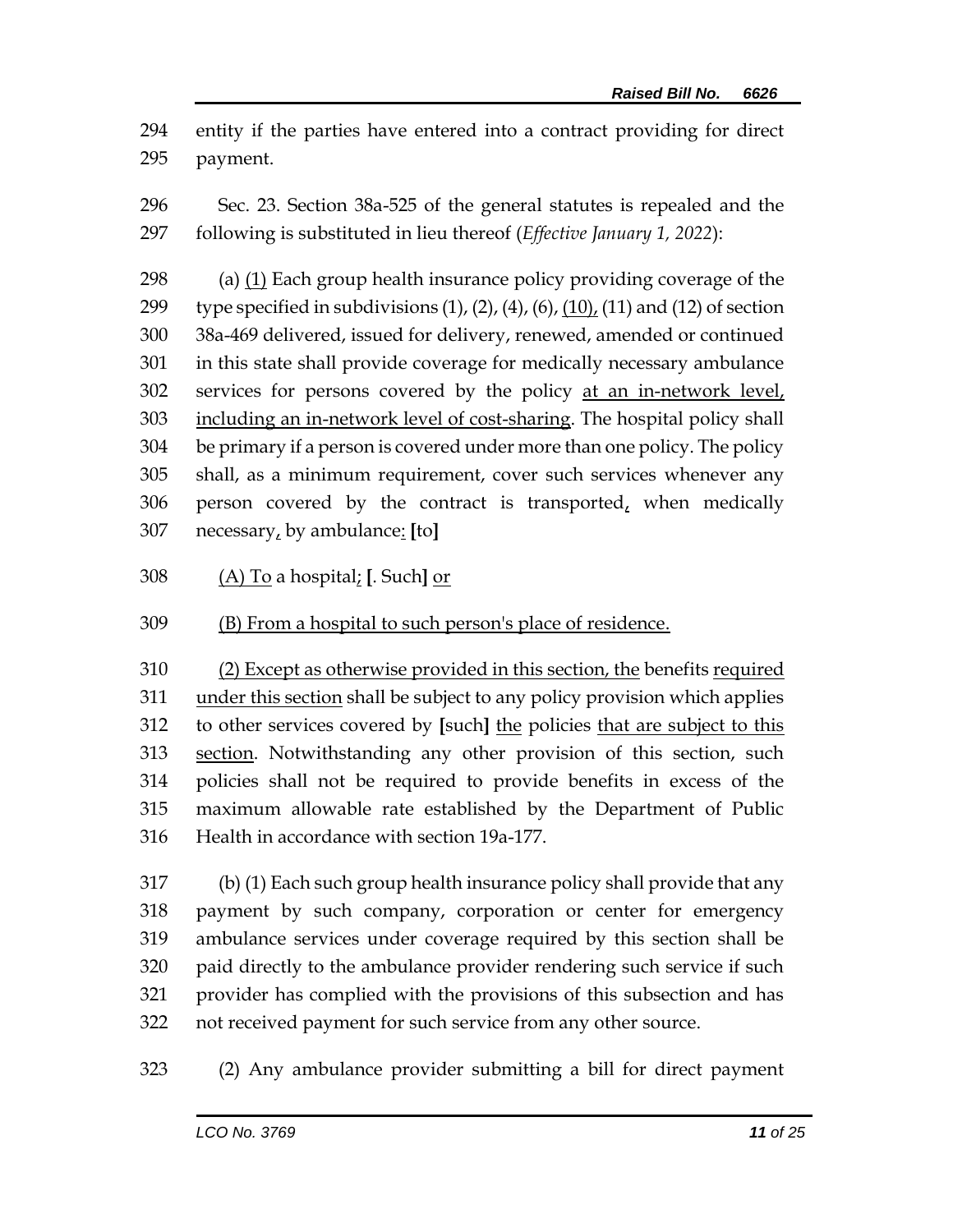pursuant to this section shall **[**stamp the following statement on the face of each bill: "NOTICE: This bill subject to mandatory assignment pursuant to Connecticut general statutes".**]** indicate that such bill is subject to assignment by:

 (A) Stamping such indication on such bill if such bill is submitted on paper; or

 (B) Including such indication in such bill if such bill is submitted by electronic means.

 (3) This subsection shall not apply to any transaction between an ambulance provider and an insurance company, hospital service corporation, medical service corporation, health care center or other entity if the parties have entered into a contract providing for direct payment.

 Sec. 24. (NEW) (*Effective October 1, 2021*) Not later than January 1, 2022, the Insurance Commissioner shall, within available appropriations, establish a program to advance breast health and breast cancer awareness, and promote greater understanding of the importance of early breast cancer detection, in this state. As part of the program, the commissioner shall, at a minimum, provide outreach to individuals, including, but not limited to, young women of color, in this state regarding the importance of breast health and early breast cancer detection.

 Sec. 25. Section 38a-503 of the general statutes is repealed and the following is substituted in lieu thereof (*Effective January 1, 2022*):

(a) For purposes of this section:

 (1) "Healthcare Common Procedure Coding System" or "HCPCS" means the billing codes used by Medicare and overseen by the federal Centers for Medicare and Medicaid Services that are based on the current procedural technology codes developed by the American Medical Association; and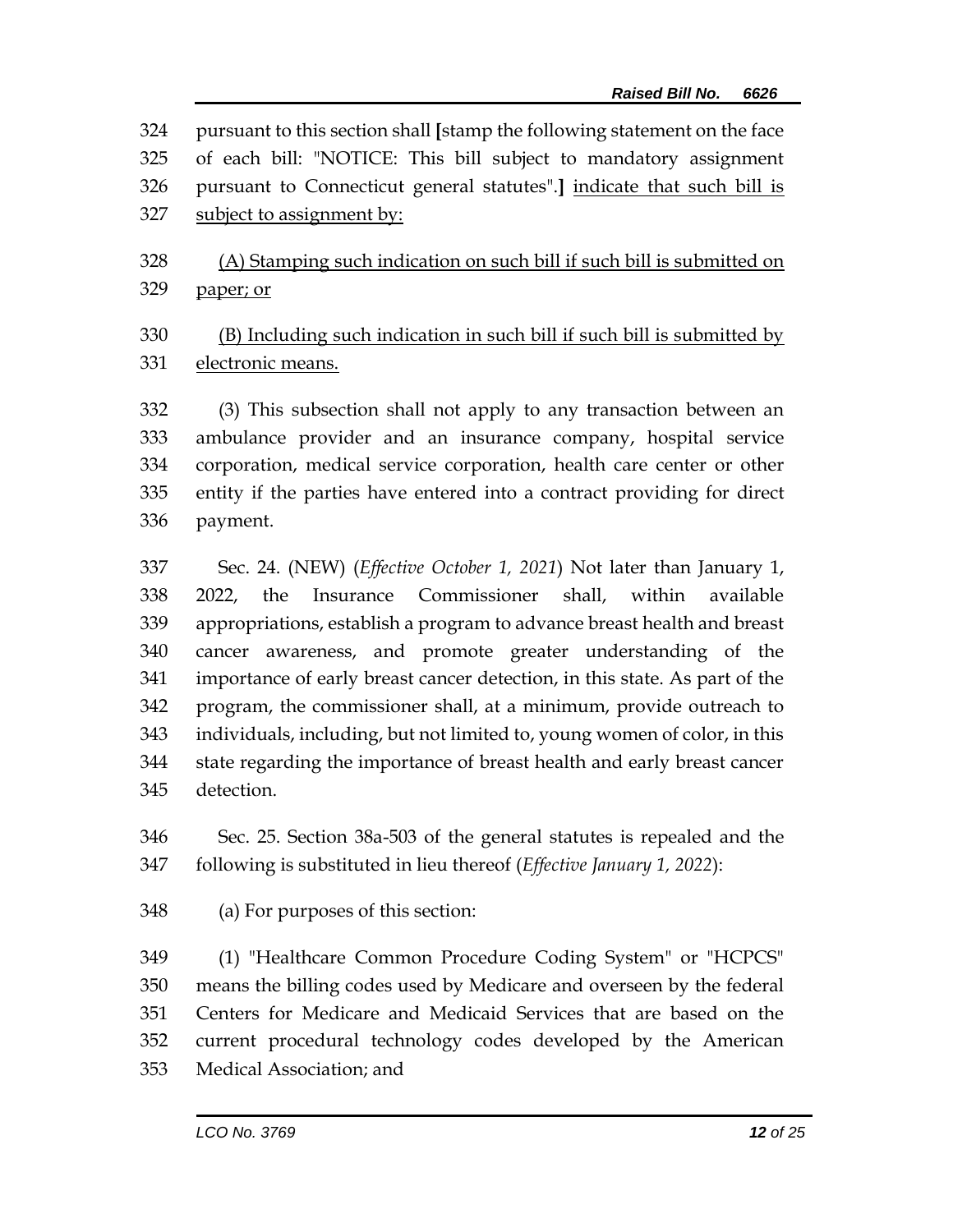| 354<br>355<br>356 | (2) "Mammogram" means mammographic examination or breast<br>tomosynthesis, including, but not limited to, a procedure with a HCPCS<br>code of 77051, 77052, 77055, 77056, 77057, 77063, 77065, 77066, 77067, |
|-------------------|--------------------------------------------------------------------------------------------------------------------------------------------------------------------------------------------------------------|
| 357               | G0202, G0204, G0206 or G0279, or any subsequent corresponding code.                                                                                                                                          |
| 358               | (b) [(1)] Each individual health insurance policy providing coverage                                                                                                                                         |
| 359               | of the type specified in subdivisions $(1)$ , $(2)$ , $(4)$ , $(10)$ , $(11)$ and $(12)$ of                                                                                                                  |
| 360               | section 38a-469 delivered, issued for delivery, renewed, amended or                                                                                                                                          |
| 361               | continued in this state shall provide benefits for:                                                                                                                                                          |
| 362               | (1) Diagnostic and screening mammograms [to any woman covered                                                                                                                                                |
| 363               | under the policy] for insureds that are at least equal to the following                                                                                                                                      |
| 364               | minimum requirements:                                                                                                                                                                                        |
| 365               | (A) A baseline mammogram, which may be provided by breast                                                                                                                                                    |
| 366               | tomosynthesis at the option of the [woman covered under the policy]                                                                                                                                          |
| 367               | insured, for [any woman] an insured who is: [thirty-five]                                                                                                                                                    |
| 368               | (i) Thirty-five to thirty-nine years of age, inclusive; [and] or                                                                                                                                             |
| 369               | (ii) Younger than thirty-five years of age if the insured is believed to                                                                                                                                     |
| 370               | be at increased risk for breast cancer due to:                                                                                                                                                               |
| 371               | (I) A family history of breast cancer;                                                                                                                                                                       |
| 372               | (II) Positive genetic testing for the harmful variant of breast cancer                                                                                                                                       |
| 373               | gene one, breast cancer gene two or any other gene variant that                                                                                                                                              |
| 374               | materially increases the insured's risk for breast cancer;                                                                                                                                                   |
| 375               | (III) Prior treatment for a childhood cancer if the course of treatment                                                                                                                                      |
| 376               | for the childhood cancer included radiation therapy directed at the                                                                                                                                          |
| 377               | chest;                                                                                                                                                                                                       |
| 378               | Prior or ongoing hormone treatment as part of a gender<br>(IV)                                                                                                                                               |
| 379               | reassignment; or                                                                                                                                                                                             |
| 380               | (V) Other indications as determined by the insured's physician or                                                                                                                                            |
| 381               | advanced practice registered nurse; and                                                                                                                                                                      |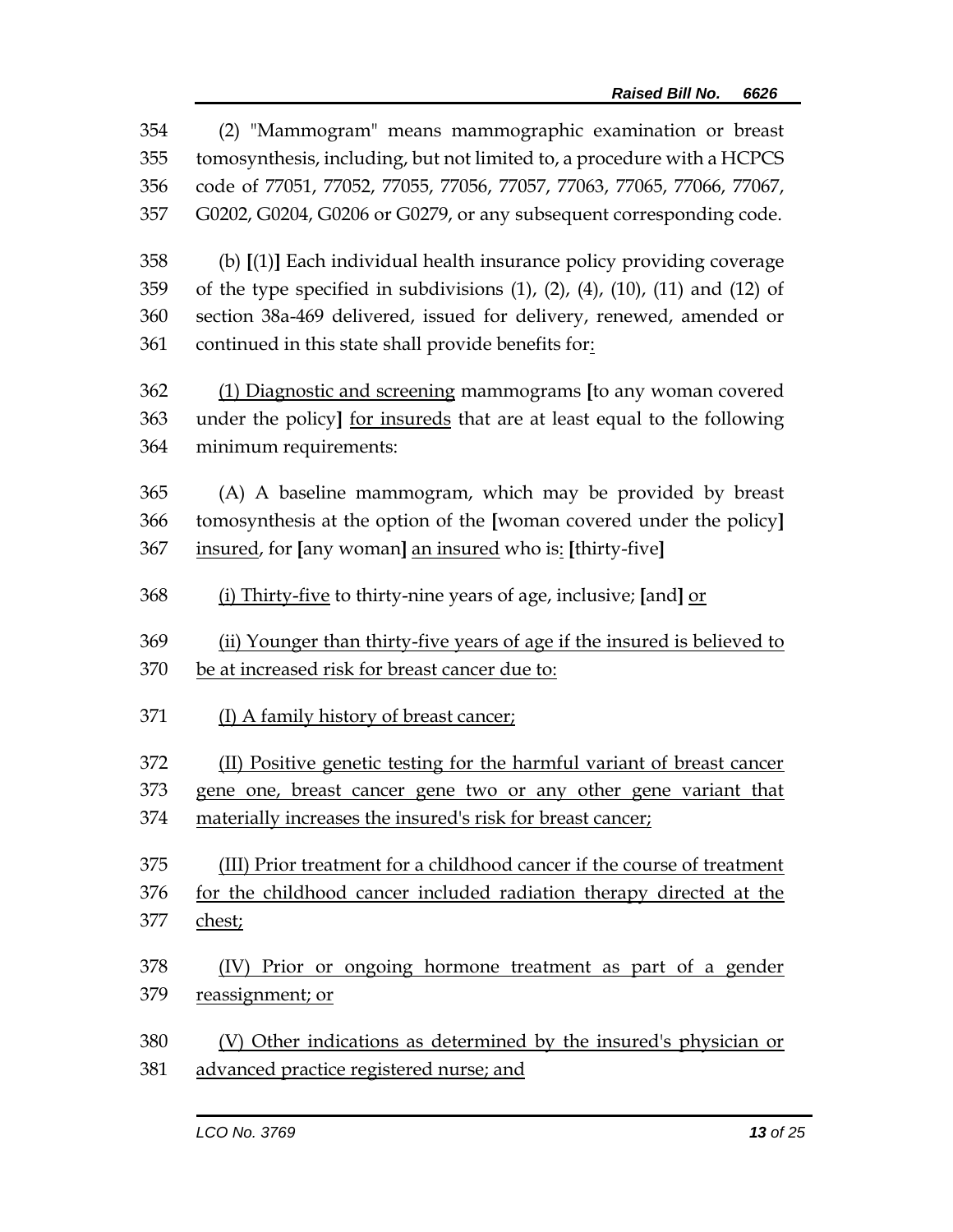| 382 | (B) [a mammogram] Mammograms, which may be provided by                               |
|-----|--------------------------------------------------------------------------------------|
| 383 | breast tomosynthesis at the option of the [woman covered under the                   |
| 384 | policy] insured, every year for [any woman] an insured who is: [forty]               |
| 385 | (i) Forty years of age or older; or                                                  |
| 386 | (ii) Younger than forty years of age if the insured is believed to be at             |
| 387 | increased risk for breast cancer due to:                                             |
| 388 | (I) A family history, or prior personal history, of breast cancer;                   |
| 389 | (II) Positive genetic testing for the harmful variant of breast cancer               |
| 390 | gene one, breast cancer gene two or any other gene that materially                   |
| 391 | increases the insured's risk for breast cancer;                                      |
| 392 | (III) Prior treatment for a childhood cancer if the course of treatment              |
| 393 | for the childhood cancer included radiation therapy directed at the                  |
| 394 | chest;                                                                               |
| 395 | (IV) Prior or ongoing hormone treatment as part of a gender                          |
| 396 | reassignment; or                                                                     |
| 397 | (V) Other indications as determined by the insured's physician or                    |
| 398 | advanced practice registered nurse.                                                  |
| 399 | (2) Such policy shall provide additional benefits for:                               |
| 400 | (A) Comprehensive [ultrasound screening] diagnostic and screening                    |
| 401 | ultrasounds of an entire breast or breasts if:                                       |
| 402 | (i) A mammogram demonstrates heterogeneous or dense breast                           |
| 403 | tissue based on the Breast Imaging Reporting and Data System                         |
| 404 | established by the American College of Radiology; or                                 |
| 405 | (ii) [a woman] An insured is believed to be at increased risk for breast             |
| 406 | cancer due to:                                                                       |
| 407 | (I) $\underline{A}$ family history, or prior personal history, of breast cancer; [J] |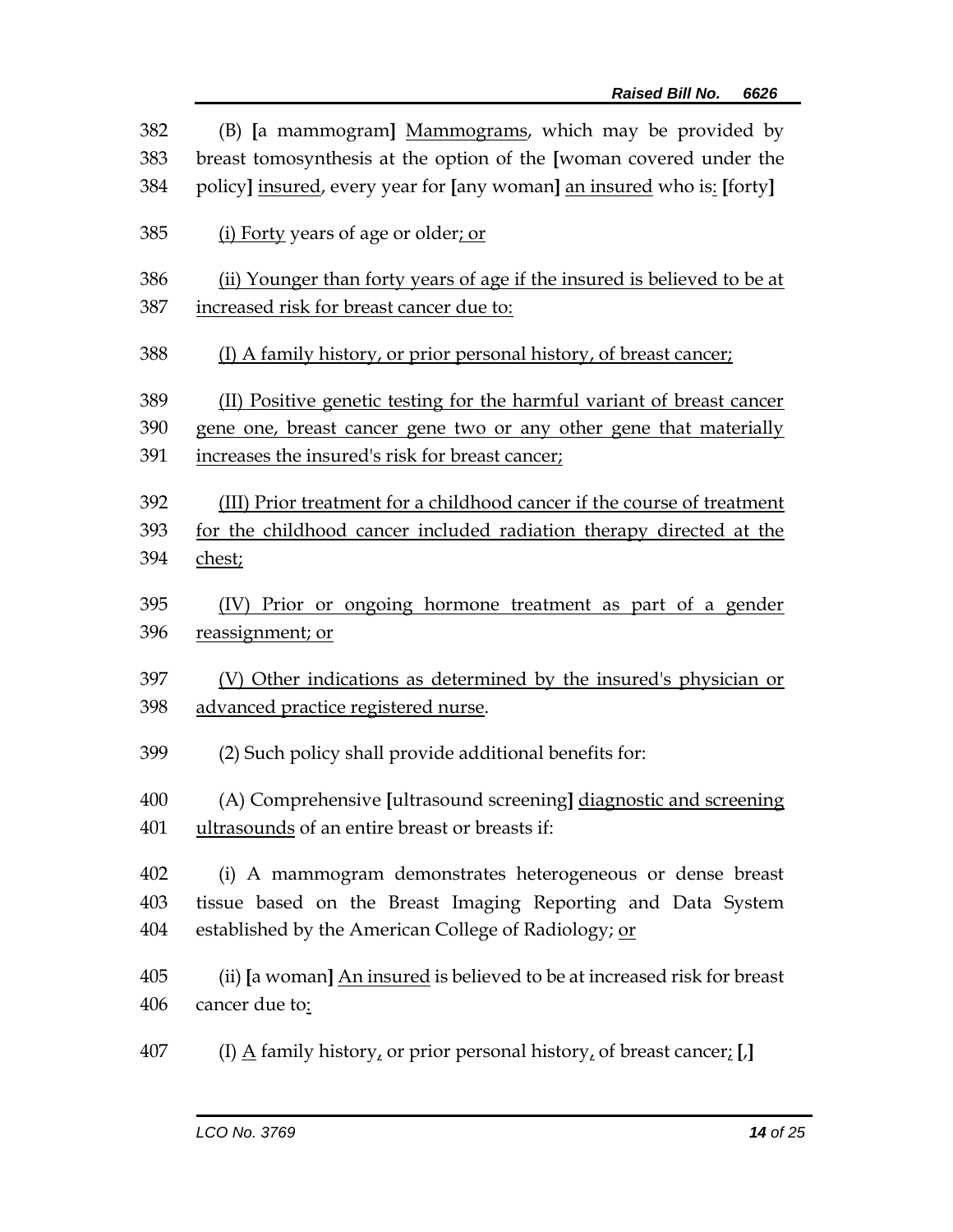| 408 | (II) [positive] Positive genetic testing [, or] <u>for the harmful variant of</u> |
|-----|-----------------------------------------------------------------------------------|
| 409 | breast cancer gene one, breast cancer gene two or any other gene that             |
| 410 | materially increases the insured's risk for breast cancer;                        |
| 411 | (III) Prior treatment for a childhood cancer if the course of treatment           |
| 412 | for the childhood cancer included radiation therapy directed at the               |
| 413 | chest;                                                                            |
| 414 | (IV) Prior or ongoing hormone treatment as part of a gender                       |
| 415 | reassignment; or                                                                  |
| 416 | $[$ (III) other] $(V)$ Other indications as determined by [a woman's] the         |
| 417 | insured's physician or advanced practice registered nurse; [or (iii) such         |
| 418 | screening is recommended by a woman's treating physician for a                    |
| 419 | woman who (I) is forty years of age or older, (II) has a family history or        |
| 420 | prior personal history of breast cancer, or (III) has a prior personal            |
| 421 | history of breast disease diagnosed through biopsy as benign;] and                |
| 422 | (B) [Magnetic] Diagnostic and screening magnetic resonance imaging                |
| 423 | of an entire breast or breasts:                                                   |
| 424 | (i) [in] In accordance with guidelines established by the American                |
| 425 | Cancer Society for an insured who is thirty-five years of age or older; or        |
| 426 | (ii) If an insured is younger than thirty-five years of age and believed          |
| 427 | to be at increased risk for breast cancer due to:                                 |
| 428 | (I) A family history, or prior personal history, of breast cancer;                |
| 429 | (II) Positive genetic testing for the harmful variant of breast cancer            |
| 430 | gene one, breast cancer gene two or any other gene that materially                |
| 431 | increases the insured's risk for breast cancer;                                   |
| 432 | (III) Prior treatment for a childhood cancer if the course of treatment           |
| 433 | for the childhood cancer included radiation therapy directed at the               |
| 434 | chest;                                                                            |
| 435 | Prior or ongoing hormone treatment as part of a gender<br>(IV)                    |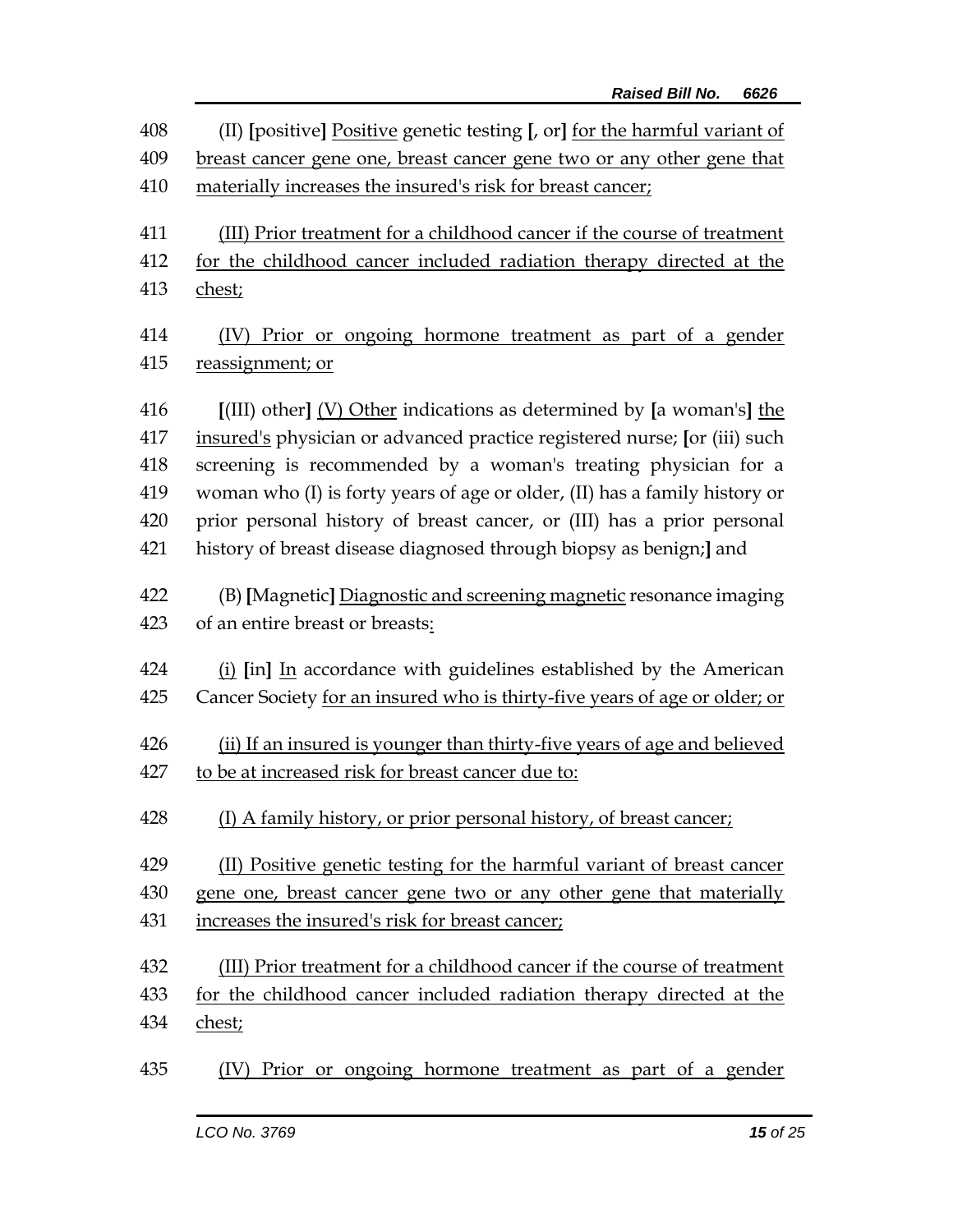## reassignment; or (V) Other indications as determined by the insured's physician or advanced practice registered nurse; (C) Breast biopsies; (D) Prophylactic mastectomies for an insured who is believed to be at increased risk for breast cancer due to positive genetic testing for the 442 harmful variant of breast cancer gene one, breast cancer gene two or any 443 other gene that materially increases the insured's risk for breast cancer; and (E) Breast reconstructive surgery for an insured who has undergone: (i) A prophylactic mastectomy; or (ii) A mastectomy as part of the insured's course of treatment for breast cancer. (c) Benefits under this section shall be subject to any policy provisions that apply to other services covered by such policy, except that no such policy shall impose a coinsurance, copayment, deductible or other out- of-pocket expense for such benefits. The provisions of this subsection shall apply to a high deductible health plan, as that term is used in subsection (f) of section 38a-493, to the maximum extent permitted by federal law, except if such plan is used to establish a medical savings

 (d) Each mammography report provided to **[**a patient**]** an insured shall include information about breast density, based on the Breast

allowed under said Section 220 or 223, as applicable.

 account or an Archer MSA pursuant to Section 220 of the Internal Revenue Code of 1986 or any subsequent corresponding internal revenue code of the United States, as amended from time to time, or a health savings account pursuant to Section 223 of said Internal Revenue Code, as amended from time to time, the provisions of this subsection shall apply to such plan to the maximum extent that (1) is permitted by federal law, and (2) does not disqualify such account for the deduction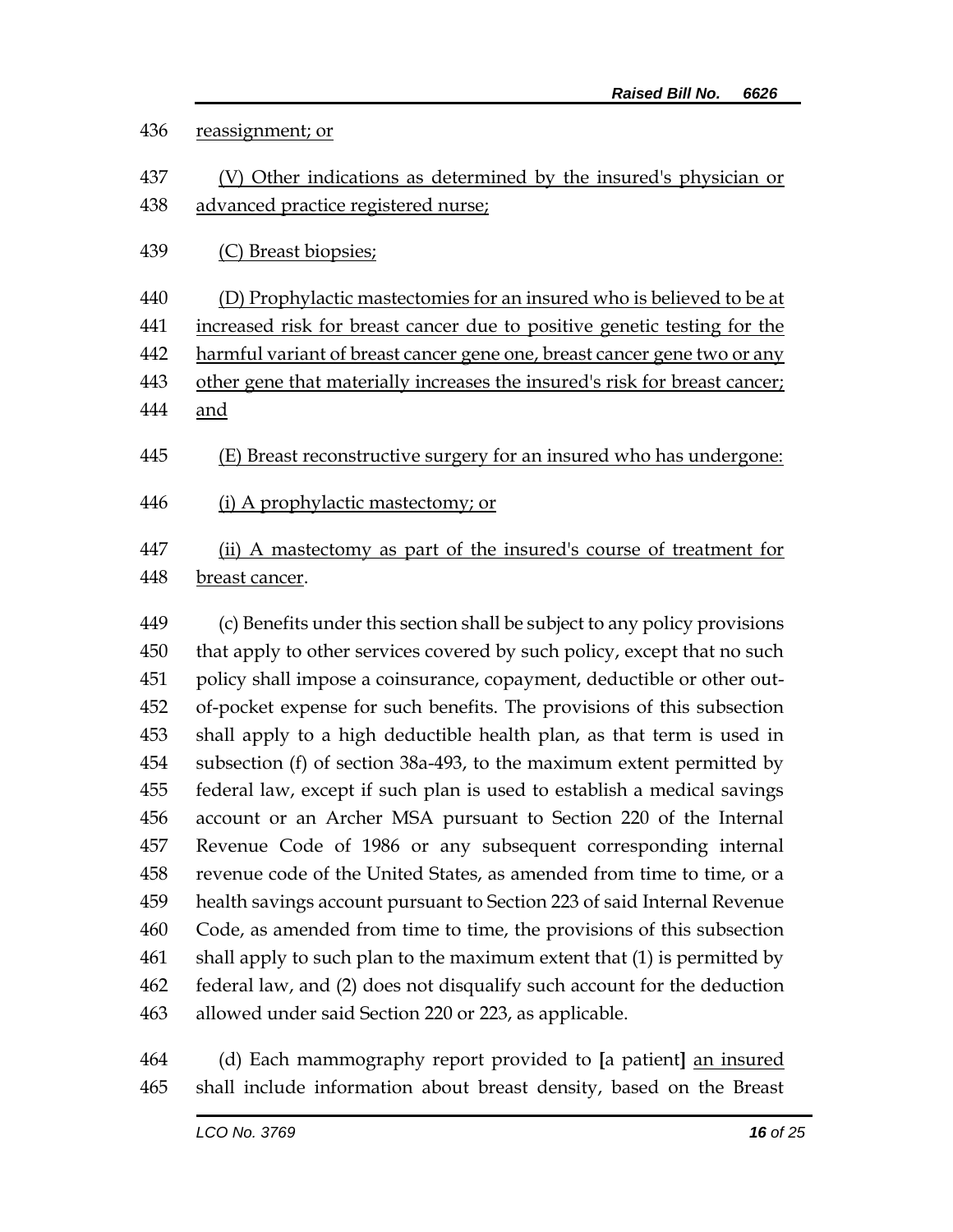Imaging Reporting and Data System established by the American College of Radiology. Where applicable, such report shall include the following notice: "If your mammogram demonstrates that you have dense breast tissue, which could hide small abnormalities, you might benefit from supplementary screening tests, which can include a breast ultrasound screening or a breast MRI examination, or both, depending on your individual risk factors. A report of your mammography results, which contains information about your breast density, has been sent to your physician's or advanced practice registered nurse's office and you should contact your physician or advanced practice registered nurse if you have any questions or concerns about this report.".

 Sec. 26. Section 38a-530 of the general statutes is repealed and the following is substituted in lieu thereof (*Effective January 1, 2022*):

(a) For purposes of this section:

 (1) "Healthcare Common Procedure Coding System" or "HCPCS" means the billing codes used by Medicare and overseen by the federal Centers for Medicare and Medicaid Services that are based on the current procedural technology codes developed by the American Medical Association; and

 (2) "Mammogram" means mammographic examination or breast tomosynthesis, including, but not limited to, a procedure with a HCPCS code of 77051, 77052, 77055, 77056, 77057, 77063, 77065, 77066, 77067, G0202, G0204, G0206 or G0279, or any subsequent corresponding code.

 (b) **[**(1)**]** Each group health insurance policy providing coverage of the 490 type specified in subdivisions  $(1)$ ,  $(2)$ ,  $(4)$ ,  $(10)$ ,  $(11)$  and  $(12)$  of section 38a-469 delivered, issued for delivery, renewed, amended or continued 492 in this state shall provide benefits for:

 (1) Diagnostic and screening mammograms **[**to any woman covered under the policy**]** for insureds that are at least equal to the following minimum requirements: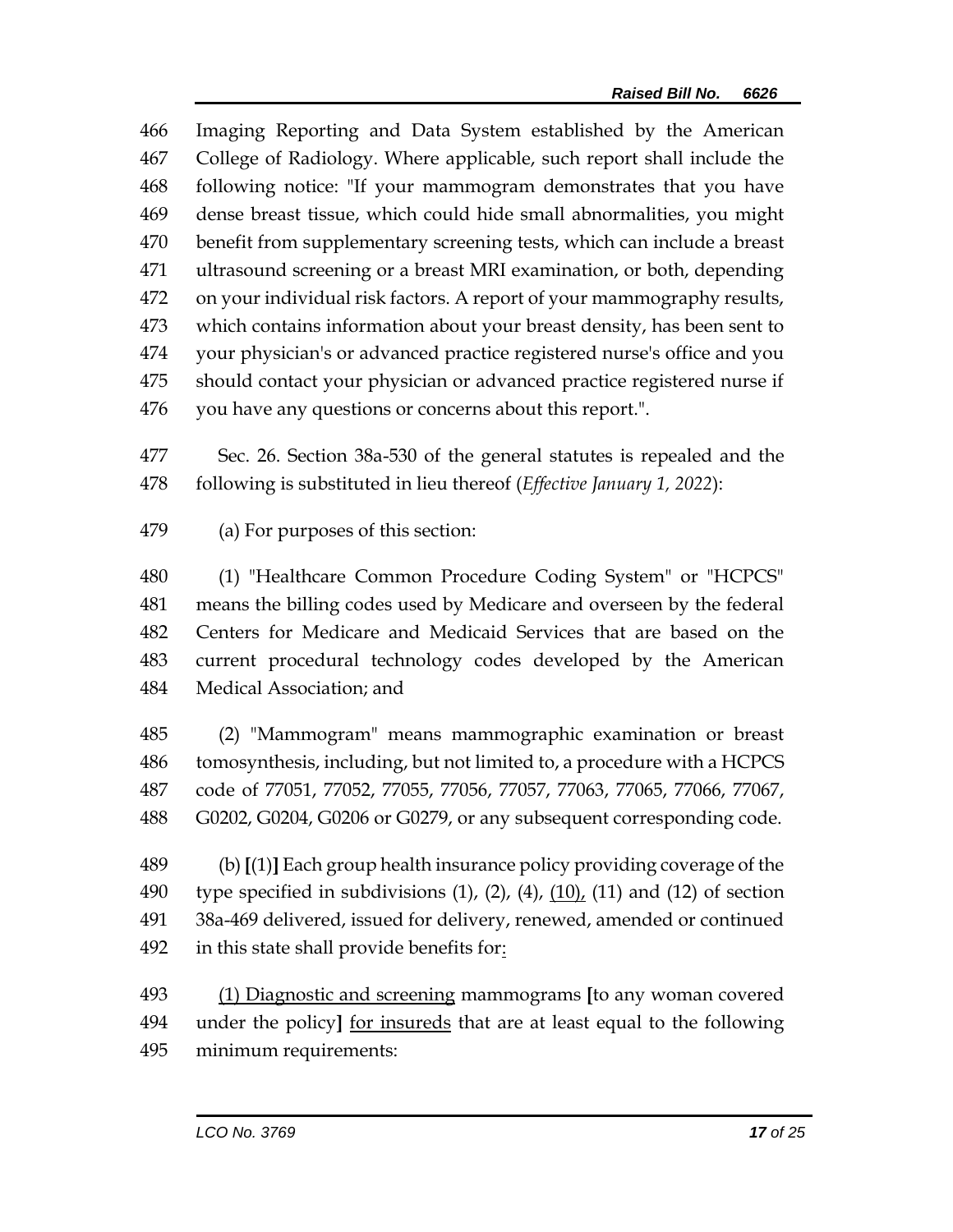| 496 | (A) A baseline mammogram, which may be provided by breast                |
|-----|--------------------------------------------------------------------------|
| 497 | tomosynthesis at the option of the [woman covered under the policy]      |
| 498 | insured, for [any woman] an insured who is: [thirty-five]                |
| 499 | (i) Thirty-five to thirty-nine years of age, inclusive; [and] or         |
| 500 | (ii) Younger than thirty-five years of age if the insured is believed to |
| 501 | be at increased risk for breast cancer due to:                           |
| 502 | (I) A family history of breast cancer;                                   |
| 503 | (II) Positive genetic testing for the harmful variant of breast cancer   |
| 504 | gene one, breast cancer gene two or any other gene variant that          |
| 505 | materially increases the insured's risk for breast cancer;               |
| 506 | (III) Prior treatment for a childhood cancer if the course of treatment  |
| 507 | for the childhood cancer included radiation therapy directed at the      |
| 508 | chest;                                                                   |
| 509 | (IV) Prior or ongoing hormone treatment as part of a gender              |
| 510 | reassignment; or                                                         |
| 511 | (V) Other indications as determined by the insured's physician or        |
| 512 | advanced practice registered nurse; and                                  |
| 513 | (B) [a mammogram] Mammograms, which may be provided by                   |
| 514 | breast tomosynthesis at the option of the [woman covered under the       |
| 515 | policy] insured, every year for [any woman] an insured who is: [forty]   |
| 516 | (i) Forty years of age or older; or                                      |
| 517 | (ii) Younger than forty years of age if the insured is believed to be at |
| 518 | increased risk for breast cancer due to:                                 |
| 519 | (I) A family history, or prior personal history, of breast cancer;       |
| 520 | (II) Positive genetic testing for the harmful variant of breast cancer   |
| 521 | gene one, breast cancer gene two or any other gene that materially       |
| 522 | increases the insured's risk for breast cancer;                          |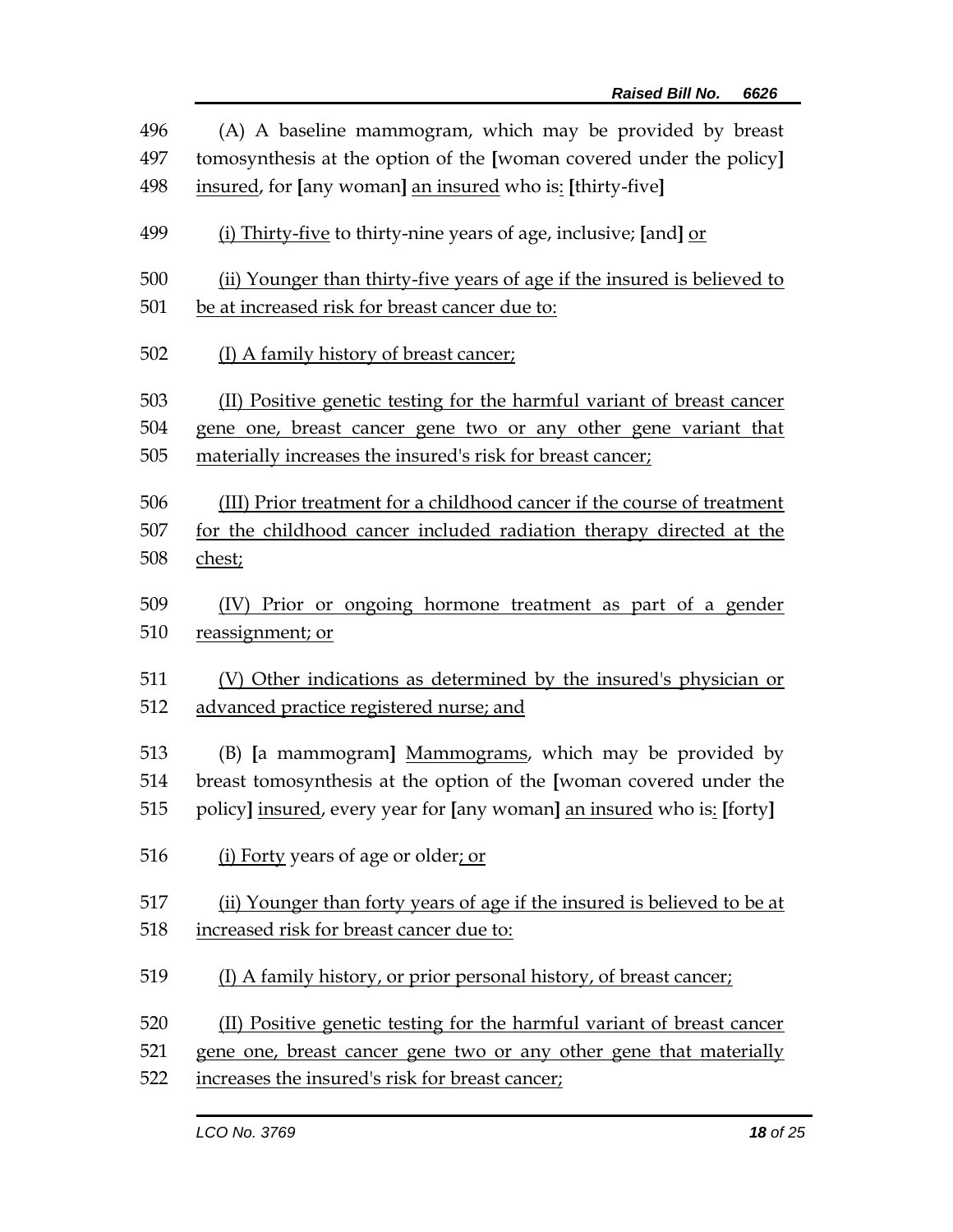| 523 | (III) Prior treatment for a childhood cancer if the course of treatment                                                                                                            |
|-----|------------------------------------------------------------------------------------------------------------------------------------------------------------------------------------|
| 524 | for the childhood cancer included radiation therapy directed at the                                                                                                                |
| 525 | chest;                                                                                                                                                                             |
| 526 | Prior or ongoing hormone treatment as part of a gender                                                                                                                             |
| 527 | reassignment; or                                                                                                                                                                   |
| 528 | (V) Other indications as determined by the insured's physician or                                                                                                                  |
| 529 | advanced practice registered nurse.                                                                                                                                                |
| 530 | (2) Such policy shall provide additional benefits for:                                                                                                                             |
| 531 | (A) Comprehensive [ultrasound screening] diagnostic and screening                                                                                                                  |
| 532 | ultrasounds of an entire breast or breasts if:                                                                                                                                     |
| 533 | (i) A mammogram demonstrates heterogeneous or dense breast                                                                                                                         |
| 534 | tissue based on the Breast Imaging Reporting and Data System                                                                                                                       |
| 535 | established by the American College of Radiology; or                                                                                                                               |
| 536 | (ii) [a woman] An insured is believed to be at increased risk for breast                                                                                                           |
| 537 | cancer due to:                                                                                                                                                                     |
| 538 | (I) $\underline{A}$ family history, or prior personal history, of breast cancer; [J]                                                                                               |
| 539 | (II) [positive] Positive genetic testing [, or] <u>for the harmful variant of</u>                                                                                                  |
| 540 | breast cancer gene one, breast cancer gene two or any other gene that                                                                                                              |
| 541 | materially increases the insured's risk for breast cancer;                                                                                                                         |
| 542 | (III) Prior treatment for a childhood cancer if the course of treatment                                                                                                            |
| 543 | for the childhood cancer included radiation therapy directed at the                                                                                                                |
| 544 | chest;                                                                                                                                                                             |
| 545 | (IV) Prior or ongoing hormone treatment as part of a gender                                                                                                                        |
| 546 | reassignment; or                                                                                                                                                                   |
| 547 | $\left[ \frac{\text{[III]}}{\text{[III]}} \right]$ other $\left[ \frac{\text{[V]}}{\text{[III]}} \right]$ other indications as determined by $\left[ \text{a woman's} \right]$ the |
| 548 | insured's physician or advanced practice registered nurse; [or (iii) such                                                                                                          |
| 549 | screening is recommended by a woman's treating physician for a                                                                                                                     |
| 550 | woman who (I) is forty years of age or older, (II) has a family history or                                                                                                         |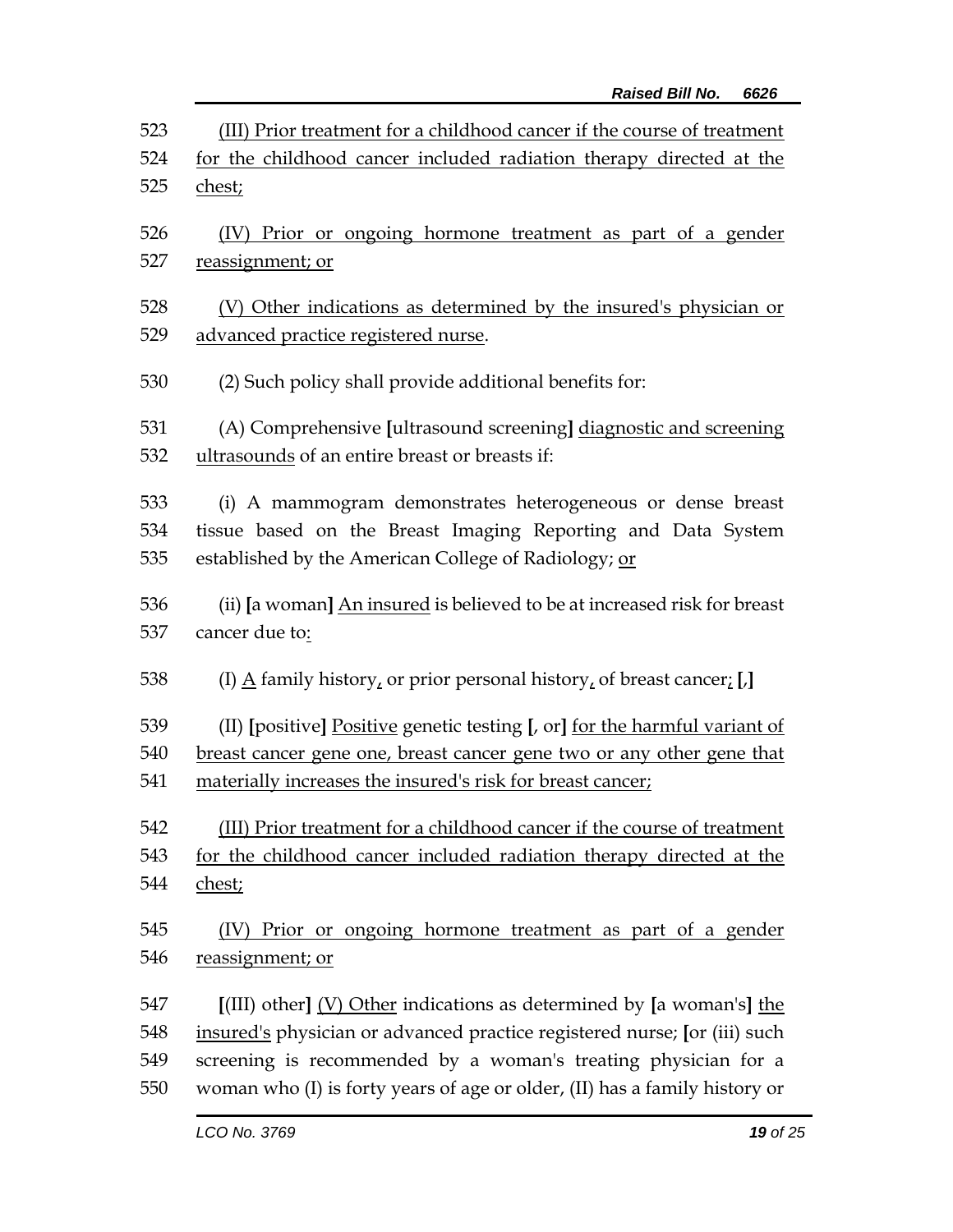| 551<br>552 | prior personal history of breast cancer, or (III) has a prior personal<br>history of breast disease diagnosed through biopsy as benign;] and     |
|------------|--------------------------------------------------------------------------------------------------------------------------------------------------|
| 553<br>554 | (B) [Magnetic] Diagnostic and screening magnetic resonance imaging<br>of an entire breast or breasts:                                            |
| 555<br>556 | (i) [in] In accordance with guidelines established by the American<br>Cancer Society for an insured who is thirty-five years of age or older; or |
| 557        | (ii) If an insured is younger than thirty-five years of age and believed                                                                         |
| 558        | to be at increased risk for breast cancer due to:                                                                                                |
| 559        | (I) A family history, or prior personal history, of breast cancer;                                                                               |
| 560        | (II) Positive genetic testing for the harmful variant of breast cancer                                                                           |
| 561        | gene one, breast cancer gene two or any other gene that materially                                                                               |
| 562        | increases the insured's risk for breast cancer;                                                                                                  |
| 563        | (III) Prior treatment for a childhood cancer if the course of treatment                                                                          |
| 564        | for the childhood cancer included radiation therapy directed at the                                                                              |
| 565        | chest;                                                                                                                                           |
| 566        | (IV) Prior or ongoing hormone treatment as part of a gender                                                                                      |
| 567        | reassignment; or                                                                                                                                 |
| 568        | (V) Other indications as determined by the insured's physician or                                                                                |
| 569        | advanced practice registered nurse;                                                                                                              |
| 570        | (C) Breast biopsies;                                                                                                                             |
| 571        | (D) Prophylactic mastectomies for an insured who is believed to be at                                                                            |
| 572        | increased risk for breast cancer due to positive genetic testing for the                                                                         |
| 573        | harmful variant of breast cancer gene one, breast cancer gene two or any                                                                         |
| 574        | other gene that materially increases the insured's risk for breast cancer;                                                                       |
| 575        | and                                                                                                                                              |
| 576        | (E) Breast reconstructive surgery for an insured who has undergone:                                                                              |
| 577        | (i) A prophylactic mastectomy; or                                                                                                                |
|            |                                                                                                                                                  |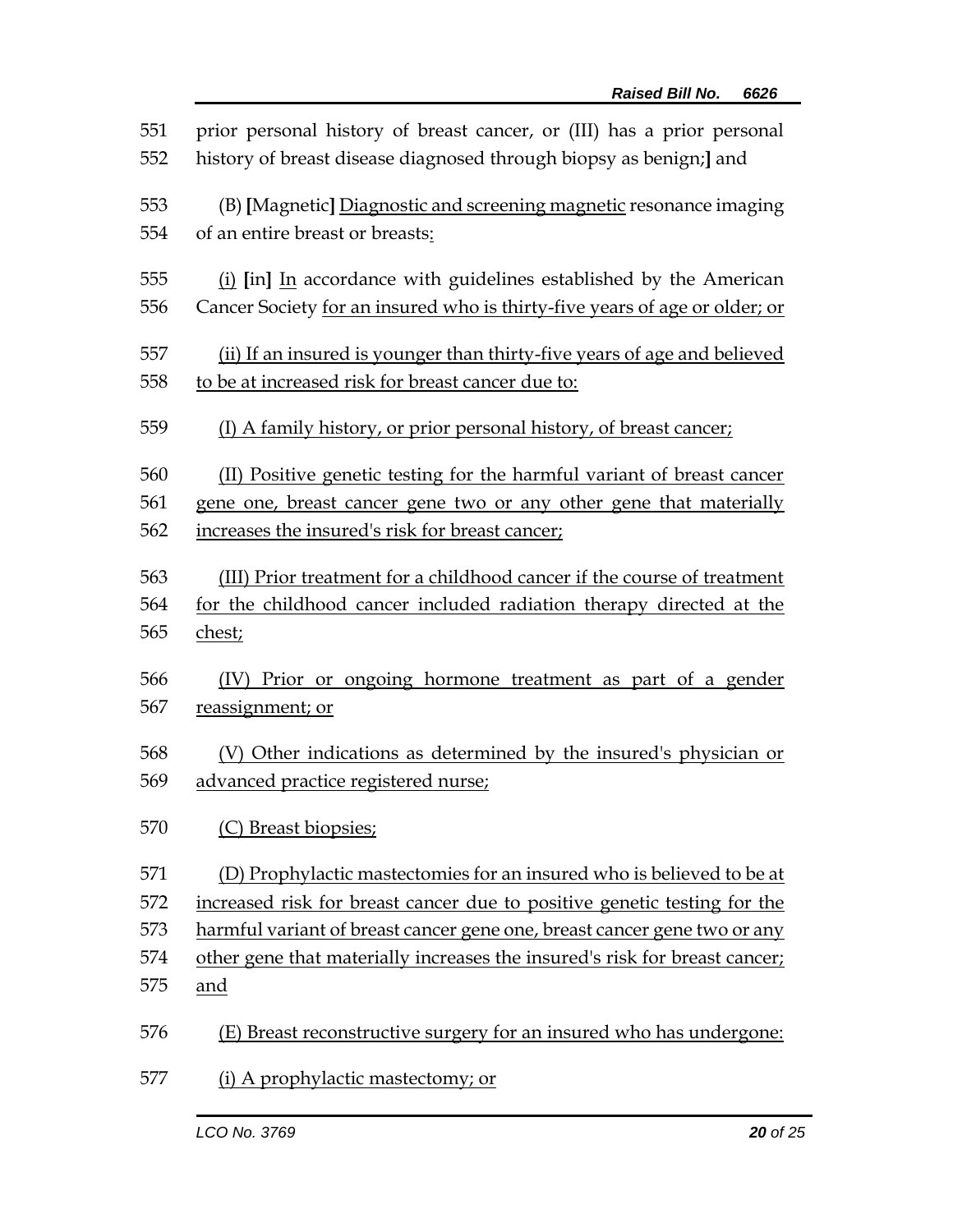(ii) A mastectomy as part of the insured's course of treatment for breast cancer.

 (c) Benefits under this section shall be subject to any policy provisions that apply to other services covered by such policy, except that no such policy shall impose a coinsurance, copayment, deductible or other out- of-pocket expense for such benefits. The provisions of this subsection shall apply to a high deductible health plan, as that term is used in subsection (f) of section 38a-520, to the maximum extent permitted by federal law, except if such plan is used to establish a medical savings account or an Archer MSA pursuant to Section 220 of the Internal Revenue Code of 1986 or any subsequent corresponding internal revenue code of the United States, as amended from time to time, or a health savings account pursuant to Section 223 of said Internal Revenue Code, as amended from time to time, the provisions of this subsection shall apply to such plan to the maximum extent that (1) is permitted by federal law, and (2) does not disqualify such account for the deduction allowed under said Section 220 or 223, as applicable.

 (d) Each mammography report provided to **[**a patient**]** an insured shall include information about breast density, based on the Breast Imaging Reporting and Data System established by the American College of Radiology. Where applicable, such report shall include the following notice: "If your mammogram demonstrates that you have dense breast tissue, which could hide small abnormalities, you might benefit from supplementary screening tests, which can include a breast ultrasound screening or a breast MRI examination, or both, depending on your individual risk factors. A report of your mammography results, which contains information about your breast density, has been sent to your physician's or advanced practice registered nurse's office and you should contact your physician or advanced practice registered nurse if you have any questions or concerns about this report.".

 Sec. 27. Section 19a-193a of the general statutes is repealed and the following is substituted in lieu thereof (*Effective January 1, 2022*):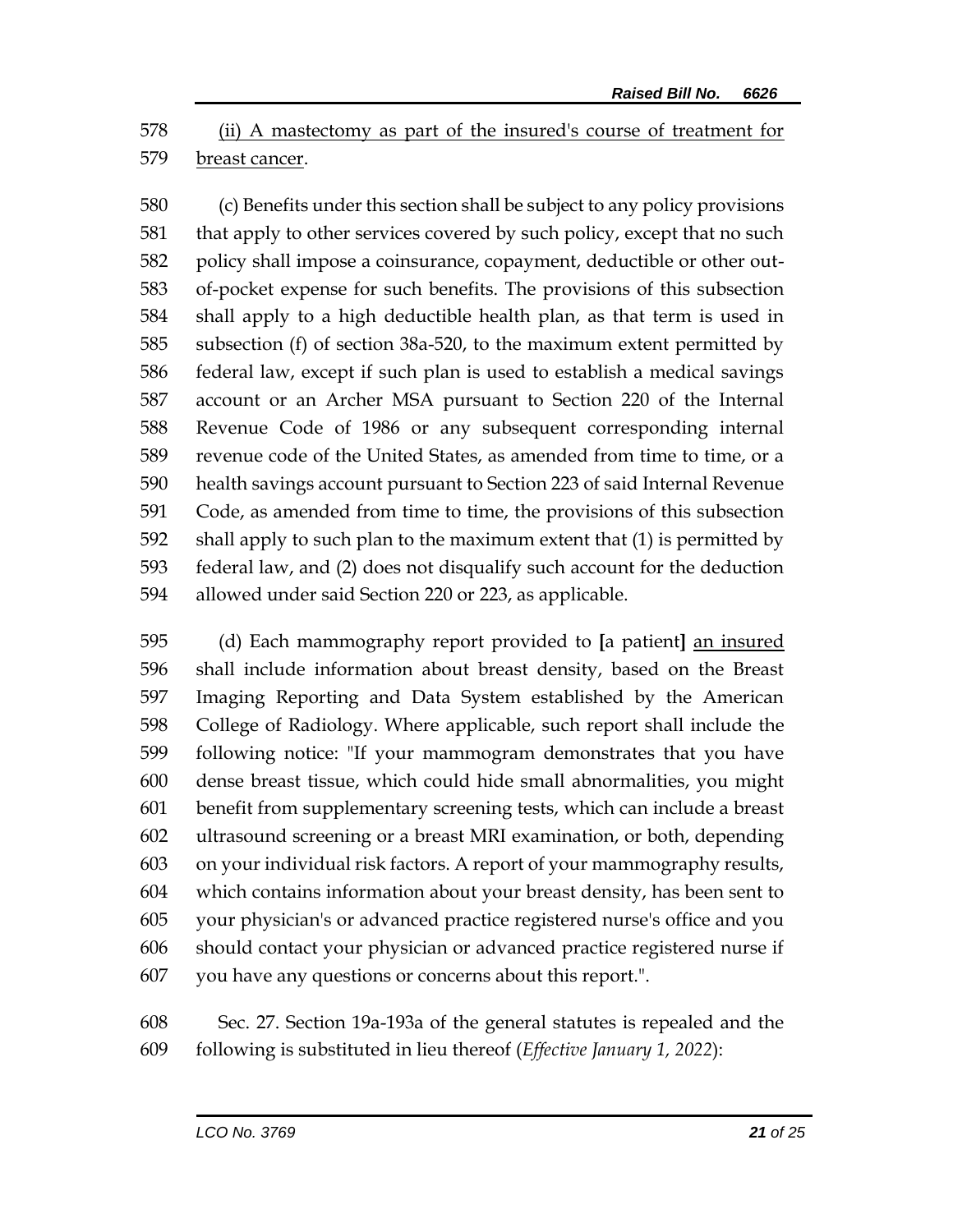(a) Except as provided in subsection (c) of this section and subject to the provisions of sections 19a-177, 38a-498, as amended by this act, and  $38a-525$ , as amended by this act, any person who receives emergency medical treatment services or transportation services from a licensed ambulance service, certified ambulance service or paramedic intercept service shall be liable to such ambulance service for the reasonable and necessary costs of providing such services, irrespective of whether such person agreed or consented to such liability.

- (b) Except as provided in subsection (c) of this section, any person who receives medical services or transport services under nonemergency conditions from a mobile integrated health care program shall be liable to such mobile health care integrated program for the reasonable and necessary costs of providing such services.
- (c) The provisions of this section shall not apply to any person who receives: **[**emergency**]**

 (1) Emergency medical treatment services or transportation services from a licensed ambulance service, certified ambulance service, paramedic intercept service or mobile integrated health care program for an injury arising out of and in the course of such person's employment as defined in section 31-275; **[**.**]** or

 (2) Transportation services from a licensed ambulance service, certified ambulance service or paramedic intercept service if such service reasonably believes that such transportation services are nonemergency transportation services, unless such service, before providing such transportation services:

 (A) Discloses to such person the potential cost to such person if such transportation services are nonemergency transportation services; and

 (B) Receives written consent from such person to provide such 638 transportation services.

Sec. 28. (NEW) (*Effective October 1, 2021*) (a) As used in this section,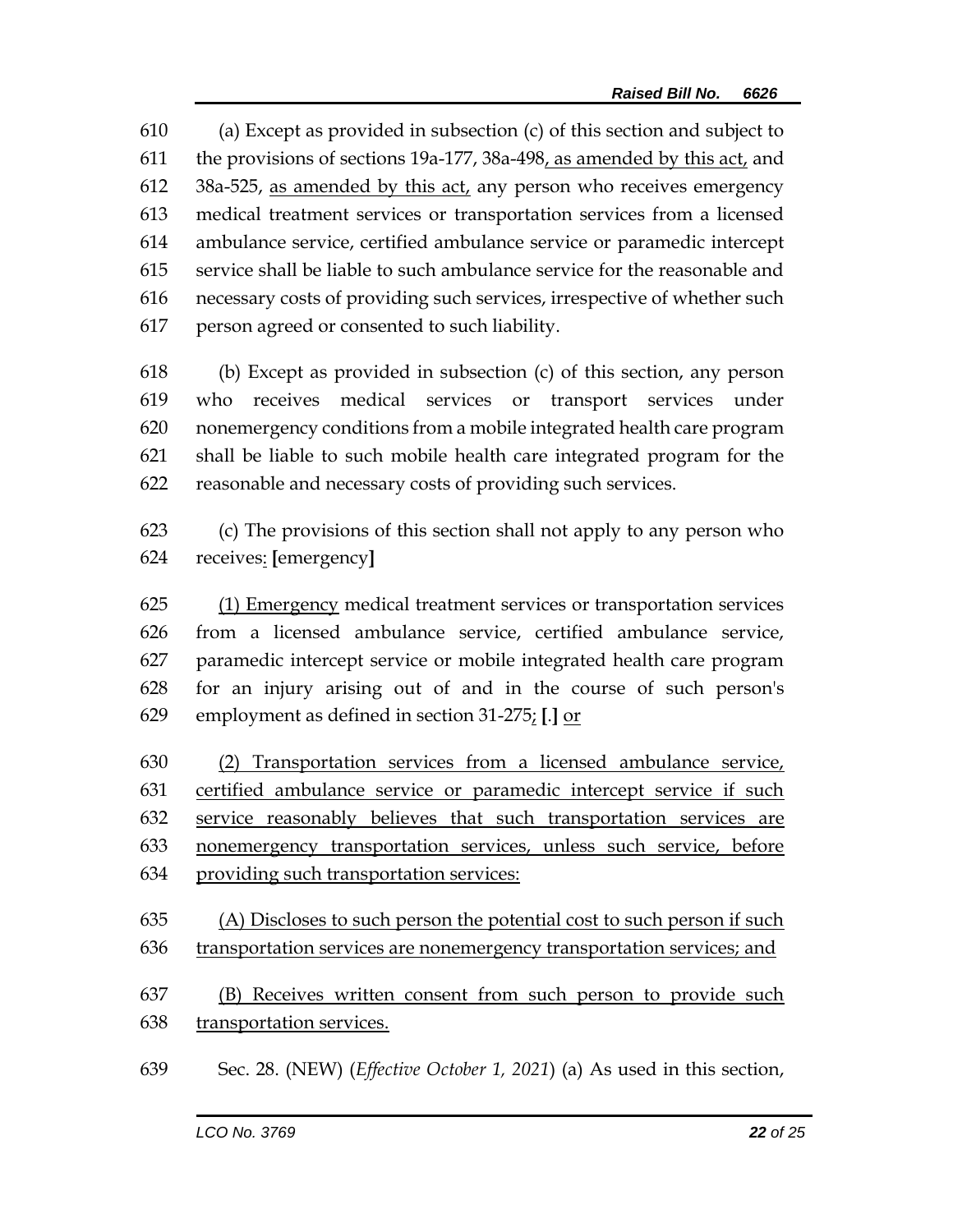640 "mammogram" has the same meaning as provided in sections 38a-503 641 and 38a-530 of the general statutes, as amended by this act.

642 (b) Each health care provider who provides a mammogram to a 643 patient shall provide to the patient:

644 (1) Advance notice disclosing whether a proposed test or 645 examination to further investigate the results of the mammogram is:

- 646 (A) An elective test or examination; and
- 647 (B) Covered under the terms of the patient's health coverage; and

648 (2) An opportunity to determine whether the cost of a proposed test 649 or examination to further investigate the results of the mammogram is 650 covered under the terms of the patient's health coverage.

 (c) The Commissioner of Public Health may adopt regulations, in consultation with the Insurance Commissioner and in accordance with the provisions of chapter 54 of the general statutes, to implement the provisions of this section.

This act shall take effect as follows and shall amend the following  $\overline{\phantom{a}}$ 

| sections: |                 |             |
|-----------|-----------------|-------------|
| Section 1 | January 1, 2022 | New section |
| Sec. $2$  | January 1, 2022 | New section |
| Sec. 3    | January 1, 2022 | New section |
| Sec. 4    | January 1, 2022 | New section |
| Sec. 5    | January 1, 2022 | New section |
| Sec. 6    | January 1, 2022 | New section |
| Sec. 7    | January 1, 2022 | New section |
| Sec. 8    | January 1, 2022 | New section |
| Sec. 9    | January 1, 2022 | New section |
| Sec. 10   | January 1, 2022 | New section |
| Sec. 11   | January 1, 2022 | New section |
| Sec. 12   | January 1, 2022 | New section |
| Sec. 13   | January 1, 2022 | New section |
| Sec. 14   | January 1, 2022 | New section |
| Sec. 15   | January 1, 2022 | New section |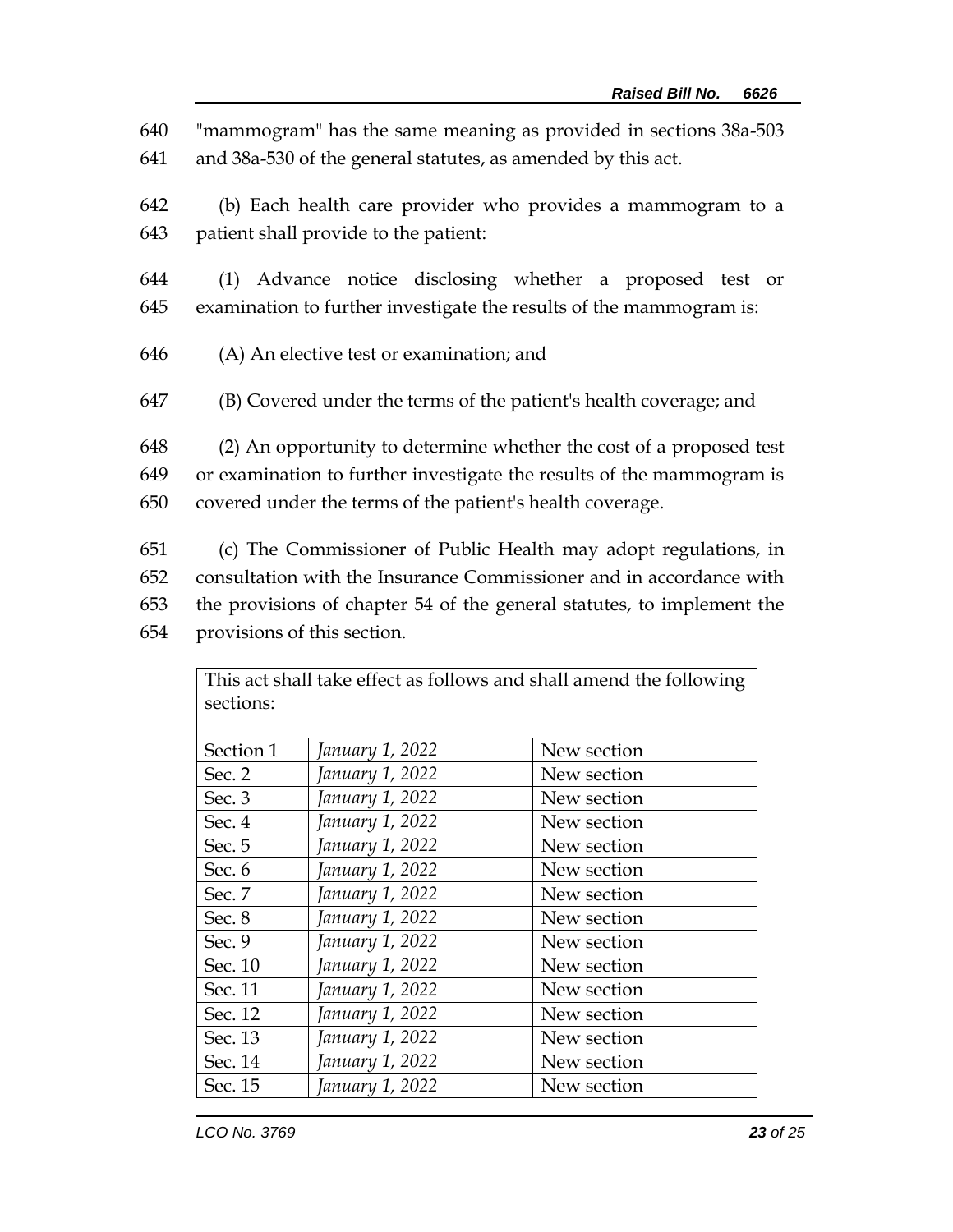| Sec. 16 | January 1, 2022 | New section |
|---------|-----------------|-------------|
| Sec. 17 | July 1, 2021    | New section |
| Sec. 18 | January 1, 2022 | 38a-492c    |
| Sec. 19 | January 1, 2022 | 38a-518c    |
| Sec. 20 | January 1, 2022 | 38a-492k    |
| Sec. 21 | January 1, 2022 | 38a-518k    |
| Sec. 22 | January 1, 2022 | 38a-498     |
| Sec. 23 | January 1, 2022 | 38a-525     |
| Sec. 24 | October 1, 2021 | New section |
| Sec. 25 | January 1, 2022 | 38a-503     |
| Sec. 26 | January 1, 2022 | 38a-530     |
| Sec. 27 | January 1, 2022 | 19a-193a    |
| Sec. 28 | October 1, 2021 | New section |

## *Statement of Purpose:*

To: (1) Require certain individual and group health insurance policies to provide coverage for (A) motorized wheelchairs, including, but not limited to, (i) used motorized wheelchairs, (ii) repairs to motorized wheelchairs, and (iii) replacement batteries for motorized wheelchairs, (B) cochlear implants and cochlear implant surgery for insureds diagnosed with hearing loss, (C) medically necessary coronary calcium scan tests, (D) genetic cystic fibrosis screenings for women, (E) the treatment of neurological conditions and diseases, including, but not limited to, physical therapy for the treatment of amyotrophic lateral sclerosis, (F) equine therapy for veterans, (G) gambling disorder treatment, (H) audiologic, ophthalmologic and optometric care, and (I) specialized formulas for individuals twelve years of age or older; (2) require Medicaid coverage for audiologic, ophthalmologic and optometric care; (3) (A) modify required health insurance coverage for ambulance services to (i) include medically necessary transportation to a covered person's place of residence, and (ii) require that such benefits be provided at an in-network level, (B) provide for electronic notification of assignments of bills for ambulance services, and (C) require an ambulance provider to notify, and obtain consent from, a person before providing transportation services to the person if the provider reasonably believes that such services are not emergency services; (4) require the Insurance Commissioner to, within available appropriations, establish a program to advance breast health and breast cancer awareness, and promote greater understanding of the importance of early breast cancer detection, in this state; (5) expand required health insurance coverage under certain individual and group health insurance policies to include coverage for (A) colorectal cancer